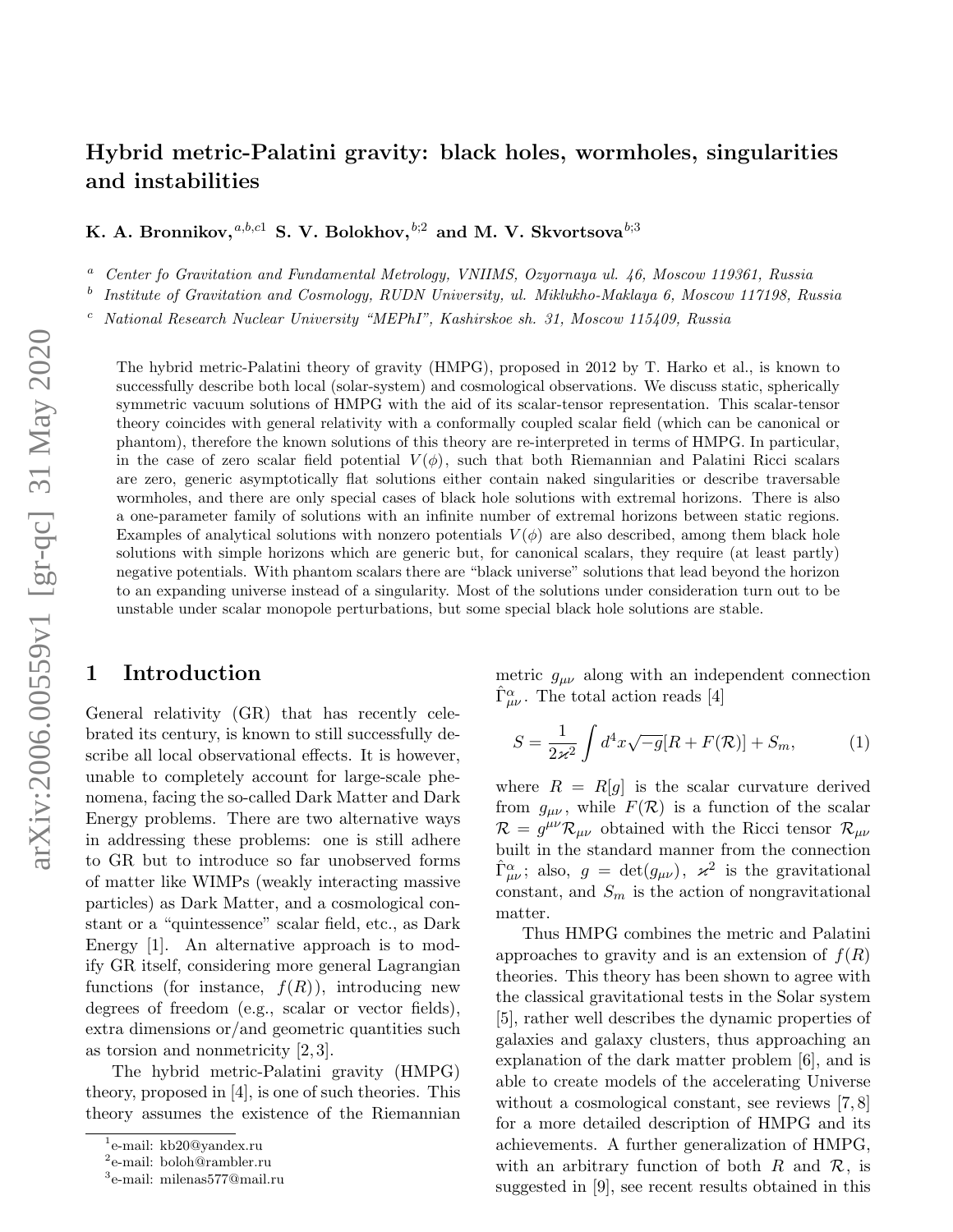theory in  $[10-12]$ .

The present paper continues the study of static, spherically symmetric solutions of HMPG, began in [13], where the simplest case  $F(\mathcal{R}) \propto \mathcal{R}$  was considered. In this case, the HMPG theory is equivalent to GR with a conformally invariant scalar field that can be either canonical or phantom; the phantom case, which seems to appear more naturally from HMPG (since then  $dF/d\mathcal{R} > 0$ ), was discussed in [13]. Here we briefly reproduce the results of [13], add a discussion for the canonical  $\phi$  field, and also present two simple analytically solvable cases of fields with nonzero potentials that correspond to more complex  $F(\mathcal{R})$  than  $F \sim \mathcal{R}$ .

The paper is organized as follows. The next section discusses the basic features of the STT representation of HMPG [4, 7]. Sec. 3 is devoted to static, spherically symmetric solutions in the massless case  $(V(\phi) = 0)$  for both canonical and phantom  $\phi$  fields. Sec. 4 discusses analytical solutions with  $V(\phi) \neq 0$ , also with canonical and phantom fields. In all cases we pay special attention to globally regular solutions and solutions containing Killing horizons, in particular, possible black hole solutions with nonzero potentials. Section 5 is a brief consideration of the stability of all HMPG solutions discussed in this paper under radial (monopole) perturbations. Section 6 contains some concluding remarks.

# 2 Basic features of HMPG and its scalar-tensor representation

Variation of (1) with respect to the independent connection  $\hat{\Gamma}^{\alpha}_{\mu\nu}$  leads to the conclusion [7, 14] that  $\hat{\Gamma}^{\alpha}_{\mu\nu}$  is the Levi-Civita connection corresponding to a metric conformal to  $g_{\mu\nu}$ , namely  $h_{\mu\nu} = \phi g_{\mu\nu}$ , with the conformal factor  $\phi = F_{\mathcal{R}} \equiv dF/d\mathcal{R}$ . It shows that this theory actually contains, in addition to  $g_{\mu\nu}$ , only one dynamic degree of freedom expressed in the scalar field  $\phi$ . As shown in [4, 7], the whole theory admits a reformulation as a scalartensor theory with the gravitational part of the action

$$
S_g = \int d^4x \sqrt{-g} \left[ (1+\phi)R - \frac{3}{2\phi} (\partial \phi)^2 - V(\phi) \right], \tag{2}
$$

where<sup>4</sup> the potential  $V(\phi)$  is related to  $f(\mathcal{R})$  by

$$
V(\phi) = \mathcal{R}F_{\mathcal{R}} - F(\mathcal{R}).
$$
\n(3)

The theory with the action (2) evidently belongs to the Bergmann-Wagoner-Nordtvedt class of STT [15–17] in which the gravitational action is

$$
S_g = \int d^4x \sqrt{-g} \Big[ f(\phi)R + h(\phi)(\partial \phi)^2 - V(\phi) \Big], \tag{4}
$$

with arbitrary functions  $f(\phi)$ ,  $h(\phi)$  and  $V(\phi)$ . In our case,  $V$  is given by  $(3)$ , while

$$
f(\phi) = 1 + \phi,
$$
  $h(\phi) = -\frac{3}{2\phi}.$  (5)

The general action (4) admit a well-known transformation [16] to the Einstein conformal frame in which the scalar field is minimally coupled to the metric (while the formulation (4) is called the Jordan conformal frame). The transformation reads [16]

$$
\bar{g}_{\mu\nu} = f(\phi)g_{\mu\nu}, \qquad \frac{d\phi}{d\bar{\phi}} = f(\phi)|D(\phi)|^{-1/2},
$$

$$
D(\phi) = f(\phi)h(\phi) + \frac{3}{2}\left(\frac{df}{d\phi}\right)^2, \tag{6}
$$

and results in

$$
S_g = \int d^4x \sqrt{-\bar{g}} \left[ \bar{R} + n\bar{g}^{\mu\nu}\bar{\phi}_{,\mu}\bar{\phi}_{,\nu} - \frac{V(\phi)}{f^2(\phi)} \right], \quad (7)
$$

where bars mark quantities obtained from or with the transformed metric  $\bar{g}_{\mu\nu}$ , while the factor  $n =$ sign  $D(\phi)$  distinguishes canonical scalar fields (*n* = +1) with positive kinetic energy from so-called phantom fields  $(n = -1)$  with negative kinetic energy.

In the theory (2) we have  $D = -3/(2\phi)$  and  $n = -\operatorname{sign}\phi$ , so that

$$
\phi = -\tanh^2 \frac{\bar{\phi}}{\sqrt{6}} \qquad (n = +1, -1 < \phi < 0), (8)
$$

$$
\phi = \tan^2 \frac{\bar{\phi}}{\sqrt{6}}
$$
 \t(*n* = -1,  $\phi > 0$ ). (9)

<sup>4</sup>Unlike  $[4, 7, 14]$  etc., we are using the metric signature  $(+---),$  hence the plus sign before  $(\partial \phi)^2 = g^{\mu\nu}\phi_{\mu}\phi_{\nu}$  corresponds to a canonical field and a minus to a phantom field. We will also safely omit the factor  $1/(2\kappa^2)$  at the gravitational part of the action since only vacuum configurations, where  $S_m = 0$ , will be considered. The Ricci tensor is defined as  $R_{\mu\nu} = \partial_{\nu} \Gamma^{\alpha}_{\mu\alpha} - \dots$ , so that, for example, the scalar curvature is positive in de Sitter space-time. We also use the units in which  $c = G = 1$  (c being the speed of light and G the Newtonian gravitational constant.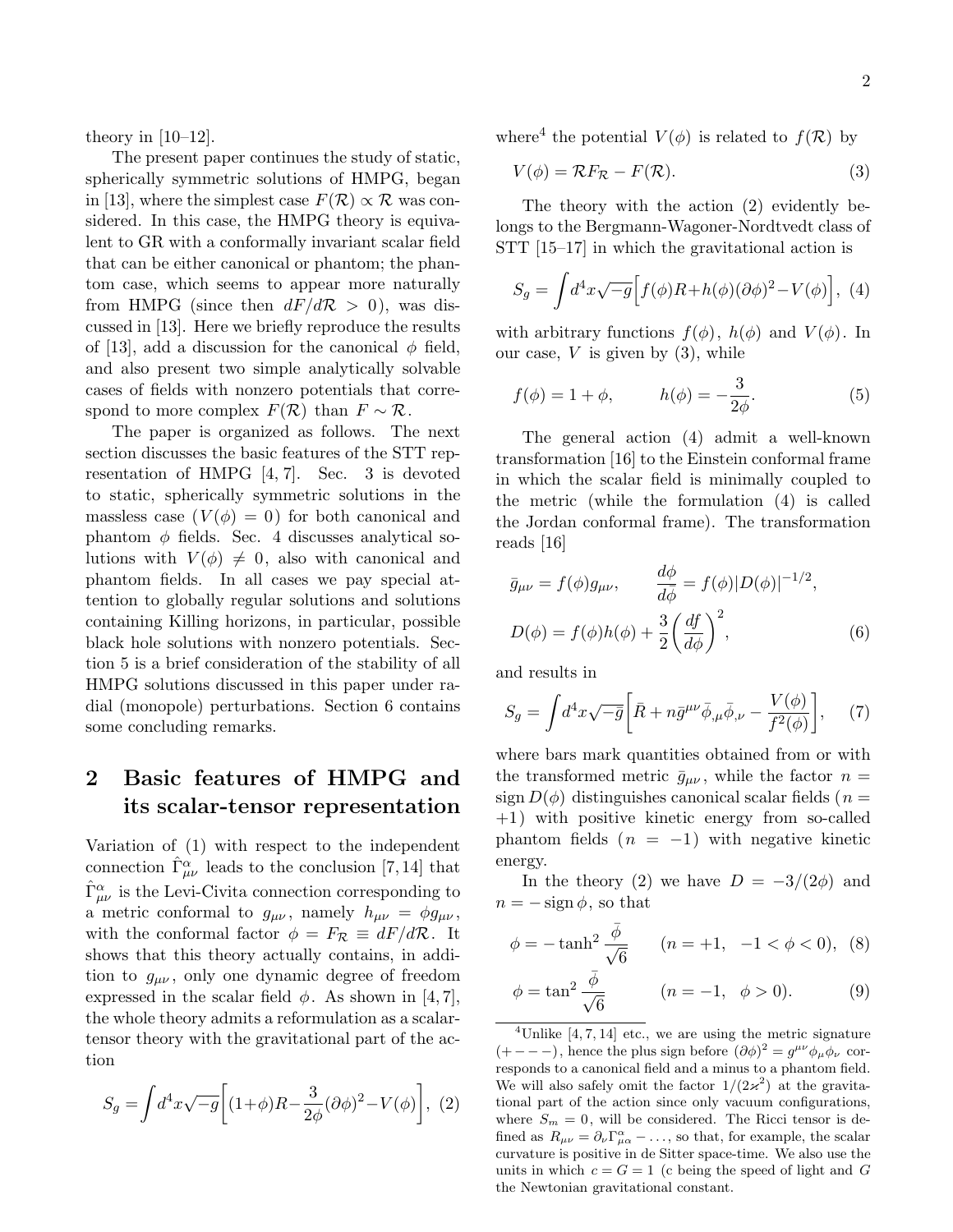Thus, depending on the sign of  $\phi$ , the theory splits into canonical and phantom sectors, and the emergence of the latter looks more natural since in this case all three metrics  $g_{\mu\nu}$ ,  $\bar{g}_{\mu\nu}$  and  $h_{\mu\nu} = \phi g_{\mu\nu}$ have the same signature. Let us also note that values of  $\phi$  smaller than −1 lead to a negative effective gravitational constant and are thus manifestly nonphysical.

The substitution  $\phi = -n\chi^2/6$  converts the action (2) to the form

$$
S_g = \int d^4x \sqrt{-g} \Big[ (1 - n\chi^2/6)R + n(\partial\chi)^2 - W(\chi) \Big], \quad (10)
$$

with  $W(\chi) = V(\phi)$ . The action (10) describes GR where the source of gravity is a conformally coupled scalar field (as mentioned in [7]), which has the usual sign of kinetic energy if  $\phi < 0$  ( $n = 1$ ) and is of phantom nature if  $\phi > 0$  ( $n = -1$ ). Conformally coupled scalar fields have been considered in a great number of studies, beginning with those of Penrose [18] (a massless conformally invariant field) and Chernikov and Tagirov [19] (massive conformally coupled fields). The theory (10) with a phantom scalar was also discussed in [20] as a possible alternative to GR in astrophysical and cosmological applications.

In the massless case,  $V(\phi) \equiv W(\chi) = 0$ , the field equations due to (2) or (10) imply that all vacuum solutions (such that  $S_m = 0$ ) have both zero Ricci scalars,  $R = \mathcal{R} = 0$  (see [14]). A general inverse result is also valid [13]:

Let there be a vacuum solution with  $R \equiv 0$  and a non-constant scalar field in a theory (4), with  $V \equiv 0$ , then this STT reduces either to GR with a conformally coupled scalar field (which may be canonical or phantom) or to pure conformal scalar field theory.

The transition (6) is well known as a method of finding exact or approximate solutions to the field equations due to (4) since the equations due to (7) are simpler than those due to (4). An Einsteinframe solution having been found, its Jordan-frame counterpart is easily produced by a transformation inverse to (6).

There is, however, an important subtle point: if the function  $f(\phi)$  in (4) turns to zero or infinity at some value of  $\phi$ , it may happen that a singularity in the Einstein-frame manifold  $M_E$  with the metric  $\bar{g}_{\mu\nu}$  transforms into a regular surface in the Jordan-frame manifold  $M_J$  with the metric  $g_{\mu\nu}$ (or vice versa), and  $M_J$  should then be continued beyond this surface. Such a phenomenon, termed conformal continuation [21, 22], has been observed in special cases of a number of scalar-vacuum and scalar-electrovacuum solutions, in particular, those of GR with conformally coupled scalar fields [23,24] and in the Brans-Dicke theory [27,28] (the so-called cold black holes).

All static, spherically symmetric solutions with  $V \equiv 0$  are well known, but since they admit a new interpretation in terms of HMPG, it makes sense to discuss them from this viewpoint, it is done in Section 3. A large number of scalar-vacuum solutions with  $V \neq 0$  are also known (see, e.g. [31–35] and references therein), and we will discuss some of them in the context of HMPG in Section 4.

A question of interest is: suppose we have found a solution of STT with some  $V(\phi)$ , then, what is the corresponding HMPG? In other words, given  $V(\phi)$ , can we determine  $F(\mathcal{R})$ ?

For the case  $V(\phi) \equiv 0$ , Eq. (3) gives simply  $F(\mathcal{R}) = \text{const} \cdot \mathcal{R}$ . For  $V(\phi) \not\equiv 0$ , since  $\phi = F_{\mathcal{R}}$ , the relation (3) is a Clairaut equation (see, e.g., [36]) whose solution consists of a regular family that contains only linear functions,

$$
F(\mathcal{R}) = H\mathcal{R} - V(H), \qquad H = \text{const}, \tag{11}
$$

and the so-called singular solution which is an envelope of the regular family and may be presented in a parametric form:

$$
F(\mathcal{R}) = \phi \mathcal{R} - V(\phi),
$$
  
\n
$$
\mathcal{R} = dV/d\phi.
$$
 (12)

This issue is discussed in more detail in [14].

# 3 Solutions for  $V(\phi) \equiv 0$

In the case  $V(\phi) \equiv 0$ , solutions to the Einsteinminimally coupled scalar equations can be written in a unified form for canonical and phantom scalars using the harmonic coordinate condition [23]

$$
\alpha(u) = 2\beta(u) + \gamma(u),\tag{13}
$$

in terms of the general static, spherically symmetric metric in  $M<sub>E</sub>$ 

$$
ds_{\rm E}^2 = e^{2\gamma}dt^2 - e^{2\alpha}du^2 - e^{2\beta}d\Omega^2,
$$
  

$$
d\Omega^2 = d\theta^2 + \sin^2\theta \, d\varphi^2.
$$
 (14)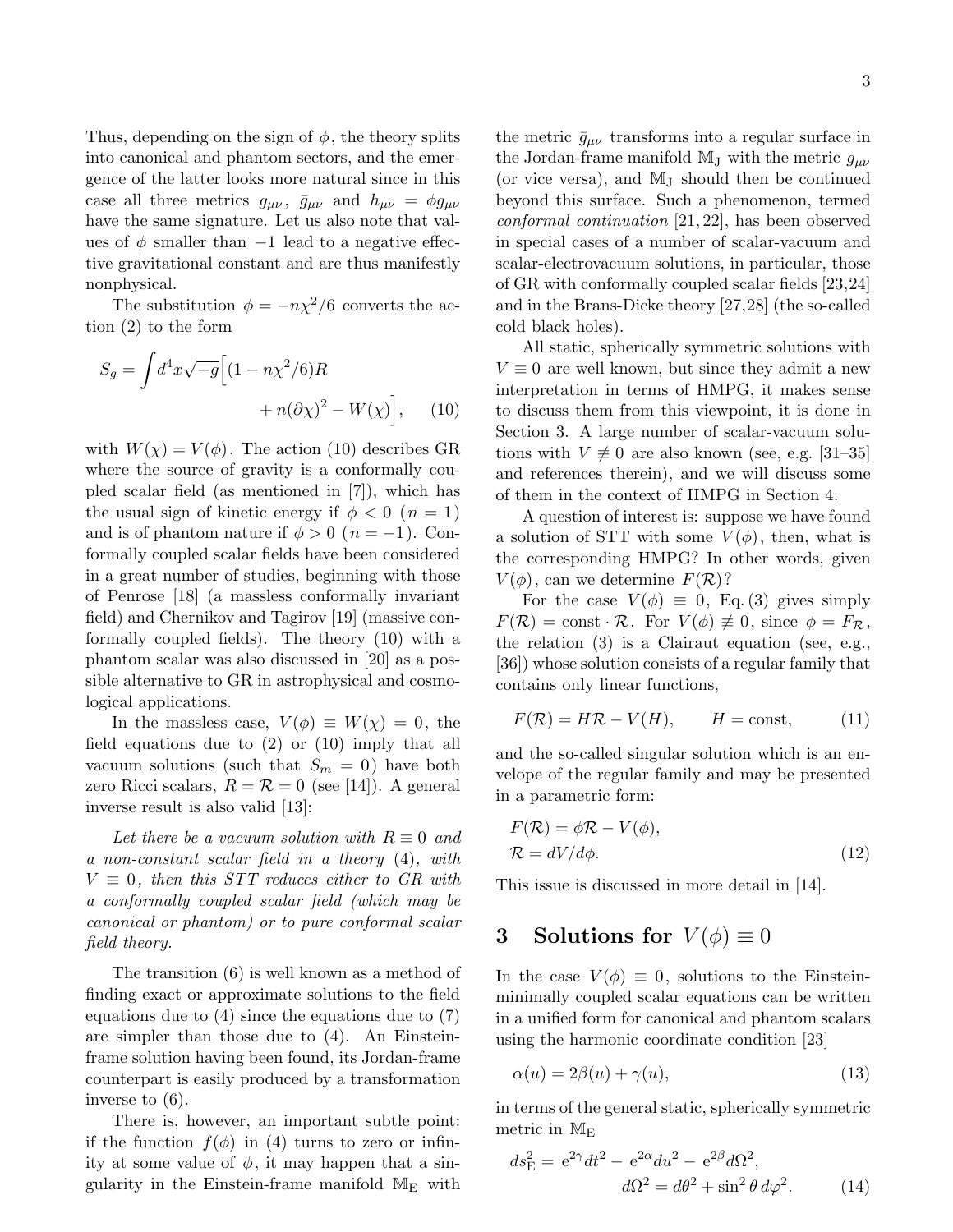The solution reads

$$
\bar{\phi} = \bar{C}u + \bar{\phi}_0, \qquad \gamma(u) = -hu,
$$
  
\n
$$
e^{-\beta(u) - \gamma(u)} = s(k, u) := \begin{cases} k^{-1} \sinh ku, & k > 0 \\ u, & k = 0 \\ k^{-1} \sin ku, & k < 0, \end{cases}
$$
  
\n
$$
h, k, \bar{C}, \bar{\phi}_0 = \text{const}, \qquad (15)
$$

where, without loss of generality, the radial coordinate u is defined at  $u > 0$  ( $u = 0$  corresponds to flat spatial infinity), while the integration constants  $h, k$  and  $C$  (the scalar charge) are constrained by the relation

$$
2k^2 \operatorname{sign} k = 2h^2 + n\overline{C}^2,\tag{16}
$$

where, as before,  $n = +1$  corresponds to a canonical field and Fisher's solution [37], and  $n = -1$  to its phantom counterpart [38, 39] (sometimes called the "anti-Fisher" solution). The metric (14) now reads

$$
ds_E^2 = e^{-2hu}dt^2 - \frac{e^{2hu}}{s^2(k, u)} \left[ \frac{du^2}{s^2(k, u)} + d\Omega^2 \right].
$$
 (17)

As follows from (16), with  $n = +1$  we have  $k > 0$ , hence there is a single branch, whereas for a phantom scalar the solution splits into three branches according to (15), with qualitatively different properties. Their detailed descriptions may be found, e.g., in [40, 41].

#### 3.1 The canonical sector

According to the above-said, the Jordan-frame metric and the scalar field  $\phi$  in the theory (2) with  $V(\phi) = 0$  and  $\phi < 0$   $(n = +1)$  may be presented as [23]

$$
ds_J^2 = \cosh^2 \psi \left\{ e^{-2hu} dt^2 - \frac{k^2 e^{2hu}}{\sinh^2 ku} \left[ \frac{k^2 du^2}{\sinh^2 ku} + d\Omega^2 \right] \right\},\tag{18}
$$

$$
\phi(u) = \tanh^2 \psi, \qquad \psi := \bar{\phi}/\sqrt{6} = Cu + \psi_0, (19)
$$

where the notation  $\psi = \bar{\phi}/\sqrt{ }$  $\phi/\sqrt{6}$  has been introduced for convenience,  $C = \overline{C}/\sqrt{6}$ ,  $\psi_0 = \overline{\phi}_0/\sqrt{6}$ , and the constant  $k$  is expressed via  $C$  and  $h$ :

$$
k = \sqrt{h^2 + 3C^2}.\tag{20}
$$

The solution is defined at  $u > 0$  so that  $u = 0$ corresponds to spatial infinity, near it, the spherical

radius  $r = \sqrt{-g_{22}}$  behaves as  $r \sim 1/u$ , and the Schwarzschild mass is<sup>5</sup>

$$
m_J = h - C \tanh \psi_0. \tag{21}
$$

At the other end of the u range, as  $u \to \infty$ , there are three kinds of behavior:

- $C < h$ : we have  $g_{00} \to 0$ , and  $r \to \infty$ . It is a naked attracting singularity located beyond a throat, the kind of singularity called a "space pocket" by P. Jordan [42].
- $C > h$ : in this case,  $g_{00} \to \infty$  and  $r \to 0$ , so this is a naked singularity at the center, repulsive for test particles.
- $C = h > 0$ : both  $g_{00}$  and r tend to finite limits, so that  $u = \infty$  is a regular sphere, and a continuation beyond it is necessary.

To extend the solution for  $C = h$  beyond  $u = \infty$ , let us put

$$
y = \coth hu,
$$
  $u = \frac{1}{2h} \ln \frac{y+1}{y-1}.$  (22)

The metric becomes

$$
ds_J^2 = \frac{(y+y_1)^2}{1-y_1^2} \left[ \frac{dt^2}{(y+1)^2} - \frac{h^2}{y^4} (y+1)^2 (dy^2 + y^2 d\Omega^2) \right],
$$
 (23)

where  $y_1 = \coth(\psi_0/C)$ . The sphere  $u = \infty \leftrightarrow$  $y = 1$  is now manifestly regular. We obtain:

- $y \to \infty$  is flat spatial infinity.
- $y_1 < 0 \Rightarrow y = -y_1 > 0$  is a naked attracting singularity at the center  $(r \to 0)$ .
- $y_1 > 0 \Rightarrow y \to 0$  is one more flat infinity, and the whole configuration is a traversable wormhole.

<sup>5</sup>If we write the general static, spherically symmetric metric in the form  $(14)$  with an arbitrary radial coordinate u, this metric is asymptotically flat at some  $u = u_0$  if [40]

$$
e^{\beta(u)} \equiv r(u) \underset{u \to u_0}{\longrightarrow} \infty
$$
,  $|\gamma(u_0)| < \infty$ ,  $e^{\beta - \alpha} |\beta'| \underset{u \to u_0}{\longrightarrow} 1$ .

Then, comparing (14) with the Schwarzschild metric, it is easy to obtain a general expression for the Schwarzschild mass at  $u = u_0$ :

$$
m=\lim_{u\to u_0} \, {\rm e}^{\beta} \gamma'/\beta'.
$$

In particular, for the (anti-)Fisher metric (17) we have  $m =$ h at  $u_0 = 0$ .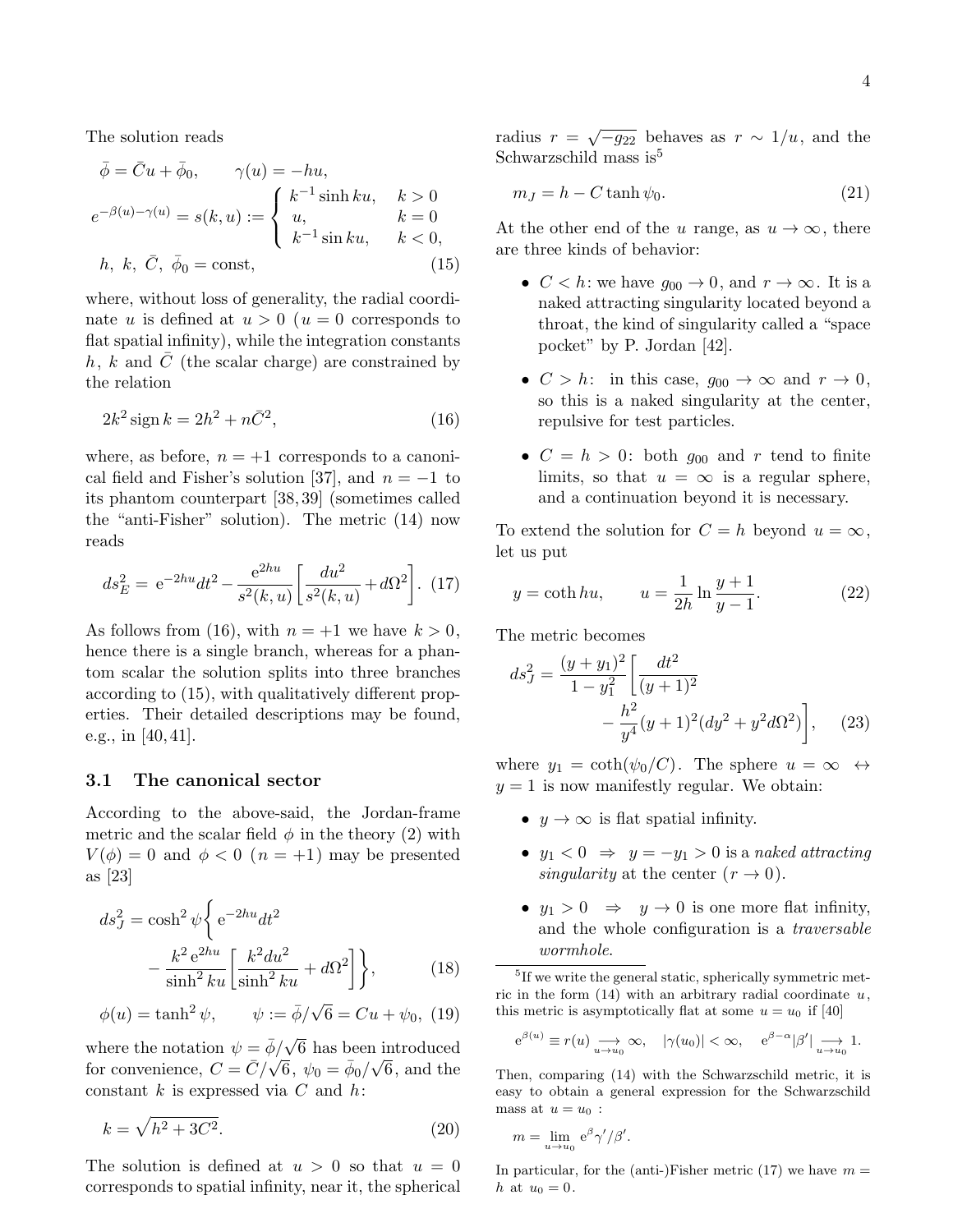•  $y_1 = 0 \Rightarrow y = 0$  is a double horizon. Passing on to the coordinate  $r = h(y + 1)$ , we obtain

$$
ds_J^2 = \left(1 - \frac{h}{r}\right)^2 dt^2 - \left(1 - \frac{h}{r}\right)^{-2} dr^2 - r^2 d\Omega^2, (24)
$$

which is the well-known black hole solution with a scalar charge and a conformal scalar field [24, 25], sometimes called the BBMB black hole solution.

One can notice that the substitution (22) loses its meaning at  $y < 1$ . Accordingly, the relation (8), that is,  $\phi = -\tanh^2 \psi$ , is also meaningless at  $\phi$  < -1. Instead, after the conformal continuation, we have [22] in the Einstein frame another copy of the Fisher solution, where, instead of (8),  $\phi = -\coth^2 \psi$ , and the conformal factor in (18) is  $\sinh^2 \psi$ . At the transition surface  $y = 1$ , the field  $\phi$  crosses the critical value  $\phi = -1$ , and beyond it, at  $\phi < -1$ , there is an "antigravitational" region, with a negative effective gravitational constant, where, in other words, the graviton becomes a ghost [43].

We see that the solutions with  $V \equiv 0$  and  $n =$ +1 generically contain naked singularities, while the only existing black hole and wormhole solutions are special, emerge due to conformal continuations, and each of them contains an "antigravitational region.

#### 3.2 The phantom sector

Assuming  $\phi > 0$ ,  $n = -1$ , we obtain, quite similarly to (18),

$$
ds_J^2 = \cos^2 \psi \left\{ e^{-2hu} dt^2 - \frac{e^{2hu}}{s^2(k, u)} \left[ \frac{du^2}{s^2(k, u)} + d\Omega^2 \right] \right\}, \quad (25)
$$

$$
\phi(u) = \tan^2 \psi, \qquad \psi := \bar{\phi}/\sqrt{6} = Cu + \psi_0, \quad (26)
$$

For the integration constants  $k, h$  and C we now have

$$
k^2 \text{ sign } k = h^2 - 3C^2. \tag{27}
$$

We see that sign  $k$  is not fixed, and accordingly the solution splits into three branches.

Let us assume, without loss of generality,  $|\psi_0|$  <  $\pi/2$ . Then, as before, the metric (25) is asymptotically flat at  $u = 0$  ( $r \equiv \sqrt{-g_{22}} \rightarrow \infty$  where  $r \sim 1/u$ ,<sup>6</sup> and the Schwarzschild mass is

$$
m = h + C \tan \psi_0. \tag{28}
$$

Other properties of the solution depend on the sign of k, taking into account the definition of  $s(k, u)$ in (15).

**Branch A:**  $k > 0$ . The metric reads

$$
ds_{J}^{2} = \cos^{2} \psi \left\{ e^{-2hu} dt^{2} - \frac{k^{2} e^{2hu}}{\sinh^{2} ku} \left[ \frac{k^{2} du^{2}}{\sinh^{2} ku} + d\Omega^{2} \right] \right\},
$$
  

$$
\psi = \psi_{0} + Cu. \qquad h^{2} = 3C^{2} + k^{2}. \qquad (29)
$$

The only difference from (18) is the conformal factor  $\cos^2(Cu+\psi_0)$  instead of  $\cosh^2(Cu+\psi_0)$ , which drastically changes the metric behavior. Indeed, as u grows from zero,  $\psi(u)$  ultimately reaches the value where  $\cos \psi = 0$  where, according to Eq. (9),  $\phi \to \infty$ . This happens where  $Cu + \psi_0 \to \pi/2$  if  $C > 0$  and where  $Cu + \psi_0 \rightarrow -\pi/2$  if  $C < 0$ . Other quantities involved in the metric are there evidently finite. Thus it is a naked central (since  $r \to 0$ ) singularity, and it is attractive for test particles due to  $g_{00} \rightarrow 0$ .

**Branch B:**  $k = 0$ . In this case, the solution has the form

$$
ds_J^2 = \cos^2 \psi \left[ e^{-2hu} dt^2 - e^{2hu} \left( \frac{du^2}{u^4} + \frac{d\Omega^2}{u^2} \right) \right],
$$
  

$$
\psi = \psi_0 + Cu, \qquad h^2 = 3C^2.
$$
 (30)

As in Branch A, the coordinate u ranges from zero to the value where  $\cos \psi = 0$  (say,  $\psi = \pi/2$ ) and  $\phi = \infty$ , and we observe a central attractive singularity.

**Branch C:**  $k < 0$ . Now the solution reads

$$
ds_J^2 = \cos^2 \psi \left[ e^{-2hu} dt^2 - \frac{k^2 e^{2hu}}{\sin^2 ku} \times \left( \frac{k^2 du^2}{\sin^2 ku} + d\Omega^2 \right) \right],
$$
  

$$
\psi = \psi_0 + Cu, \qquad h^2 = 3C^2 - k^2.
$$
 (31)

The solution behavior crucially depends on  $\psi_0$  at given  $k, C$  and depends on which of the quantities  $\sin |k|u$  or  $\cos \psi$  will be the first to vanish as

<sup>&</sup>lt;sup>6</sup>The conformal factor  $\cos^2 \psi$  is not normalized to unity at  $u = 0$  if  $\psi_0 \neq 0$ , which, however, does not affect the further description.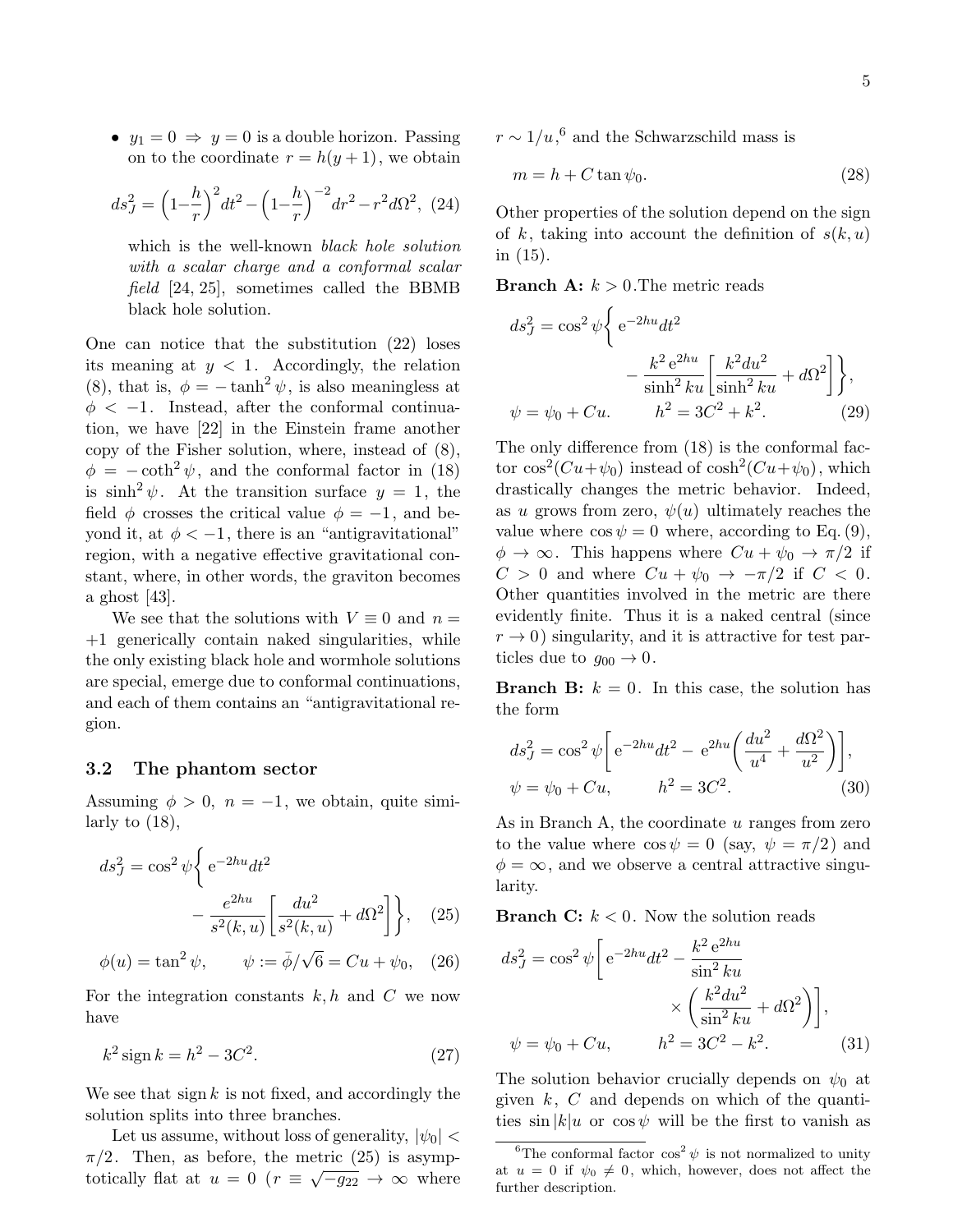

Figure 1: The behaviors C1, C2, C3 of the metric (31) is illustrated by the corresponding curves. We assume  $|k| = 1$ ; curves C1–C3 plot cos  $\psi$  for  $C = 0.7$  and different  $\psi_0$ . Curve C1 corresponds to a naked singularity, C2 to a wormhole, and C3 to a black hole..

u grows beginning from zero. For asymptotic flatness we should assume that at  $u = 0$  the factor  $\cos^2 \psi$  is nonzero, hence  $|\psi_0| < \pi/2$  without loss of generality. Then, three possible behaviors should be singled out, see Fig. 1 (we assume for certainty  $C > 0$ ).

C1:  $(\pi/2 - \psi_0)/C < \pi/|k|$ . The solution terminates at  $u = u_s = (\pi/2 - \psi_0)/C$ , where  $\cos \psi = 0$ , and  $u = u_s$  is a naked central singularity quite similar to the one in branches A and B.

**C2:**  $(\pi/2 - \psi_0)/C > \pi/|k|$ . The solution terminates at  $u_* = \pi/|k|$  where  $\sin ku = 0$ , corresponding to the second flat spatial infinity, where the radius r infinitely grows while  $g_{tt}$  and  $\phi$  remain finite, and the Schwarzschild mass is there equal to

$$
m_* = -e^{hu_*}(h\cos\psi_* + C\sin\psi_*),
$$
 (32)

 $(\psi_* = \psi_0 + C\pi/|k| < \pi/2$  is the value of  $\psi$  at  $u = u_*$ ). Such a wormhole solution is only quantitatively different from its anti-Fisher and Brans-Dicke analogs, see, e.g., [23, 26].

**C3:**  $(\pi/2 - \psi_0)/C = \pi/|k|$ . In this intermediate case, at  $u = u_1 = \pi/|k|$  vanish both  $\sin |k|u$  and  $\cos \psi$ , the spherical radius  $r = \sqrt{-g_{\theta\theta}}$  is finite but  $\phi = \infty$ . Near  $u = u_1$ , the metric behaves as

$$
ds_J^2 = C^2 \left[ e^{-2hu_1} \Delta u^2 dt^2 - e^{2hu_1} \frac{du^2}{\Delta u^2} - e^{2hu_1} d\Omega^2 \right],
$$
 (33)

where  $\Delta u = u_1 - u$ . Consequently,  $u = u_1$  is a double (extremal) horizon, and the metric should be continued beyond it.

The condition  $(\pi/2 - \psi_0)/C = \pi/|k|$  leads to  $\psi_0 = \pi(1/2 - C/|k|)$ , thus  $C < |k|$ , hence the plot



Figure 2: Carter-Penrose diagram for a regular black hole with the metric  $(31)$ . The diagram infinitely extends up and down.

:

of  $\cos \psi$  is wider than that of  $\sin ku$ . Therefore, as u further grows (describing the region beyond the horizon), the next zero of  $\sin ku$ ,  $(u = u_2 = 2\pi/|k|)$ is reached before a zero of  $\cos \psi$ . The value  $u = u_2$ corresponds to the second flat spatial infinity, in full similarity with wormhole solutions. This spacetime is also globally regular but is now only oneside traversable due to emergence of the horizon. Figure 2 shows the corresponding Carter-Penrose diagram.

This black hole solution has much in common with the one with the metric (24) [23–25]. Both black holes are described by special solutions to the Einstein-scalar equations, both are asymptotically flat and extremal (with zero Hawking temperature), and in both cases the supporting scalar fields turn to infinity on the horizon, whereas the effective stress-energy tensors  $T^{\nu}_{\mu}$  are finite there (as is evident from finiteness of the Einstein tensor components  $G^{\nu}_{\mu}$ ). Also, in both cases the scalar curvature is zero in the whole space, and the solutions are obtained from their Einstein-frame counterparts using conformal continuations [22, 23].

However, the solution (24) has a singular center  $r = 0$  (the geometry is the same as that of the extreme Reissner-Nordström space-time), while the space-time (31) is globally regular and has no center at all.

It happens that none of the static, spherically symmetric solutions of the theory (2) with  $V \equiv 0$ have simple horizons with finite Hawking temperature, which contradicts the results announced in [14].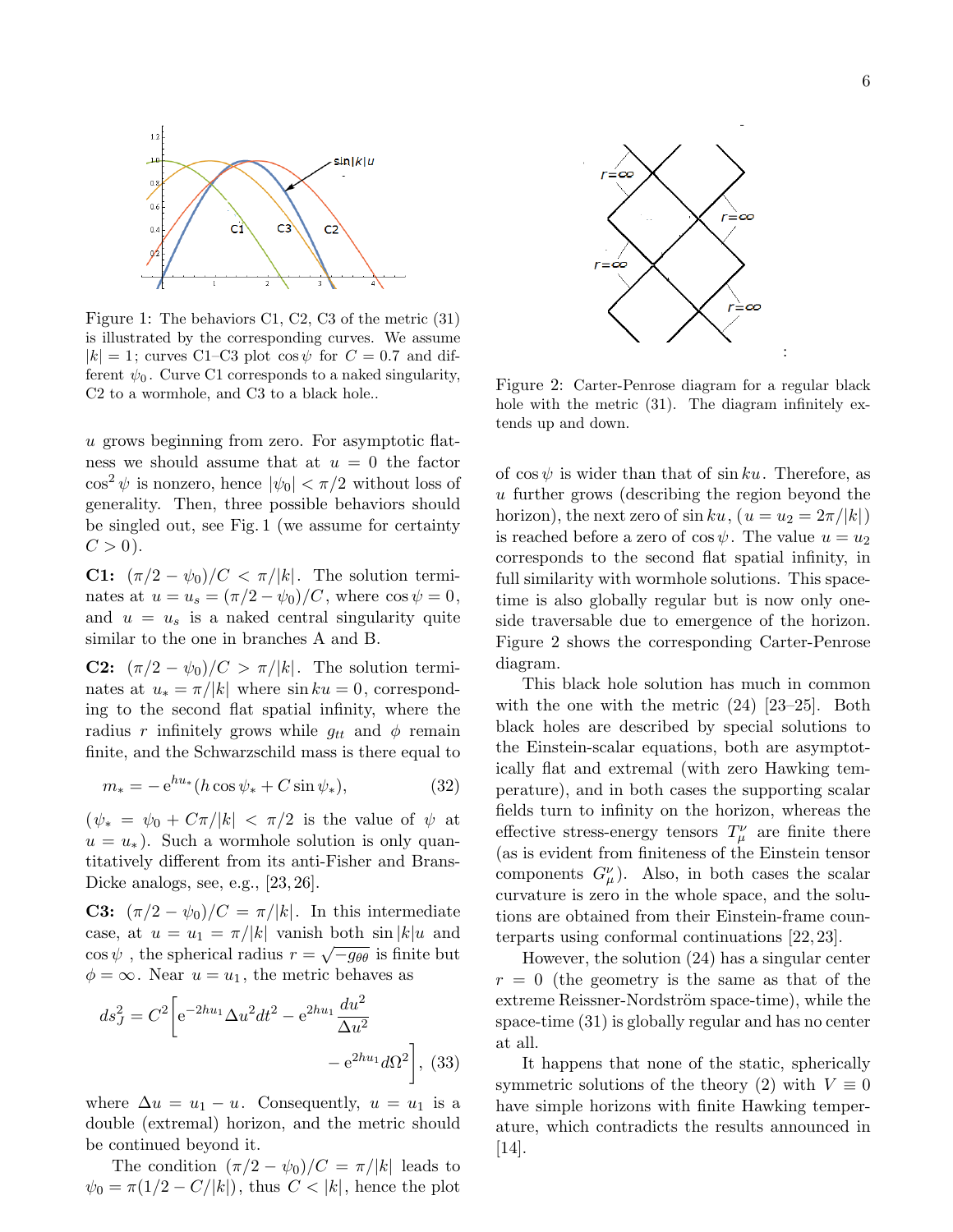A geometry with infinitely many horizons. There is a one-parameter family of solutions of interest obtained if we put

$$
C = |k|, \qquad \psi_0 = -\pi/2,\tag{34}
$$

(thus abandoning the asymptotic flatness requirement). We then have so that  $\cos^2 \psi = \sin^2 ku$ , and the Jordan-frame metric reads

$$
ds_J^2 = \sin^2 ku \, e^{-2hu} dt^2 - k^2 \, e^{2hu} \bigg( \frac{k^2 du^2}{\sin^2 ku} + d\Omega^2 \bigg),\tag{35}
$$

where  $h = \pm k$  according to (27). This metric, with  $u \in \mathbb{R}$ , describes a space-time unifying an infinite number of static regions (each described by a half-wave of the function  $\sin ku$ , separated by double horizons located at each  $u = \pi n/|k|$ , with any integer  $n$ . In this case, the Jordan-frame manifold M<sup>J</sup> unifies a countable number of Einsteinframe manifolds  $M_E$ , each of the latter representing an anti-Fisher wormhole whose both infinities turn into horizons in  $M_J$ . Another example of a manifold obtained by infinitely many conformal continuations was obtained in [22], using a solution for a conformally coupled scalar field  $\phi$  with a nonzero potential  $U(\phi)$  and the normal sign of kinetic energy. In that example, the transition from one region to another occurred through ordinary surfaces  $S_{trans}$  of finite radius, there were no horizons, and the whole M<sup>J</sup> was either completely static (shaped as an infinitely long tube with a periodically changing radius) or completely cosmological (forming a  $(2+1)$  cosmology with a periodically changing scale factor). In the present case, all transitions surfaces  $S_{trans}$  are double horizons, and the structure is aperiodic due to the factors  $e^{\pm hu}$  in (35). The corresponding global structure is shown in Fig. 3.

Another example of a manifold with infinitely many horizons [48] has been obtained for a family of phantom dilaton-Einstein-Maxwell black holes.

## 4 Solutions for  $V(\phi) \not\equiv 0$

Before discussing particular examples, it makes sense to recall some general theorems concerning scalar-vacuum space-times with  $V(\phi) \neq 0$ . Owing to such theorems, one can say much about the possible behavior of solutions to the field equations even being unable to solve them analytically. Many



Figure 3: Carter-Penrose diagram of the manifold M<sup>J</sup> with the metric  $(35)$ . The diagram occupies the whole plane. The thick broken line shows a horizon corresponding to a particular value of  $u = n\pi/|k|, n \in \mathbb{N}$ .

of these results concern the properties of minimally coupled scalar fields, for example, no-hair theorems (see, e.g, [45] for a recent review) indicating the conditions that exclude the existence of horizons, and global structure theorems [46] telling us about possible regular solutions and a maximum possible number of horizons. In particular, if  $V(\phi) \geq 0$ , an asymptotically flat black hole with a nontrivial canonical scalar field is impossible [47]. On the other hand, by [46], spherically symmetric scalarvacuum space-times cannot contain more than two horizons, and this number is only one for asymptotically flat configurations. This result holds for both canonical and phantom scalars with any  $V(\phi)$ .

For Jordan-frame space-times, conformal to those with minimally coupled scalar fields, most of the theorems are preserved without changes if the conformal factor  $f(\phi)$  in (6) is everywhere finite and regular since (at transitions to either side) a flat infinity maps to a flat infinity, a horizon maps to a horizon, and the potential  $V(\phi)$  preserves its sign. The situation changes if  $f(\phi)$  is somewhere zero or infinite, then the mapping can change the nature of singularities, if any, and conformal continuations can emerge. The above examples show that such continuations can be numerous, up to an infinite number, as we saw in the Jordan-frame metric (35). In particular, the number and nature of horizons in  $M_J$  may be different from that in  $M_E$ , including the possible number of simple horizons. It is, however, important that conformal continuations can only emerge at special values of integration constants [22].

As in the above massless case ( $V \equiv 0$ ), HMPG solutions with nonzero potentials split into the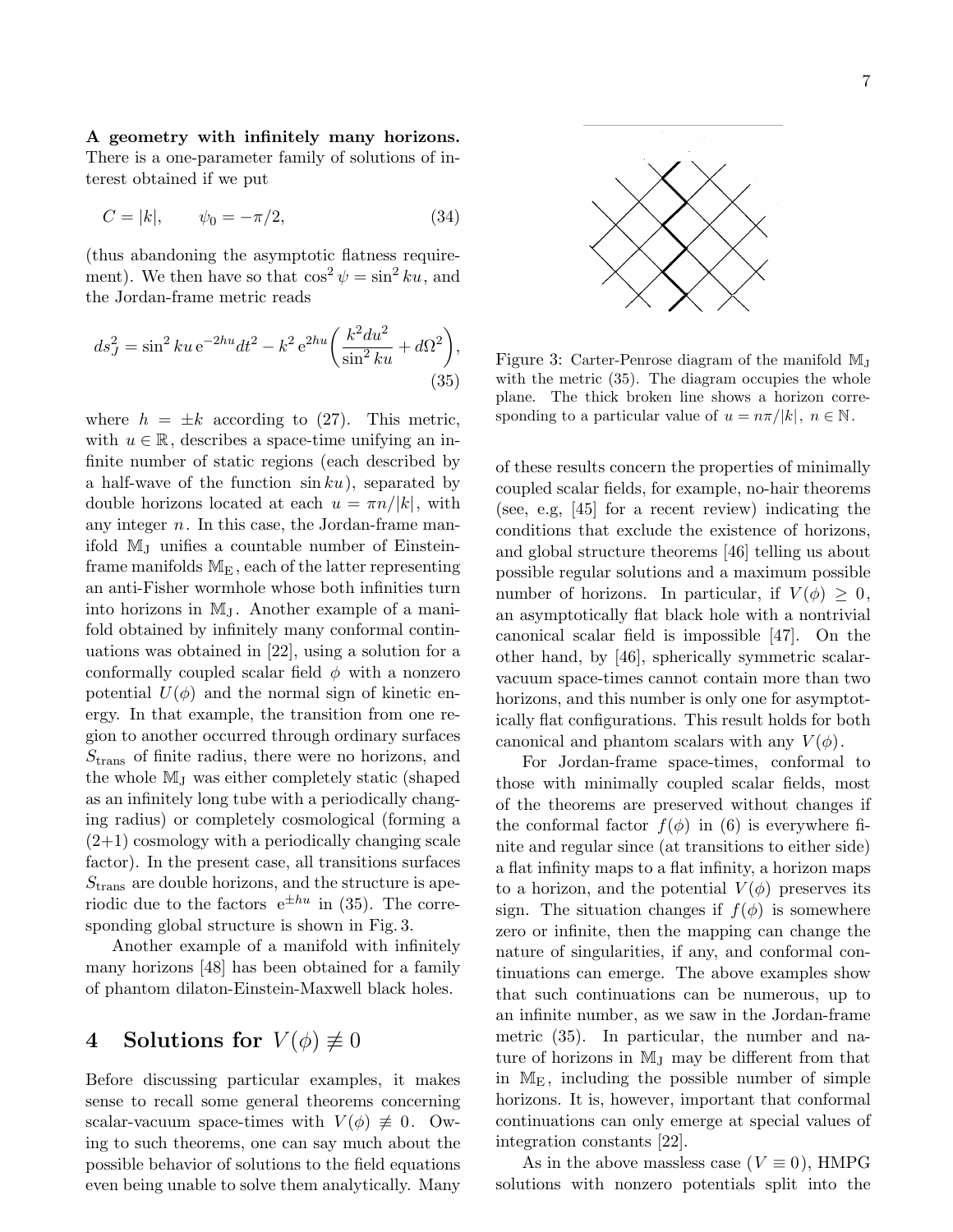canonical and phantom sectors, in which the conformal factors  $1/f(\phi) = 1/(1 + \phi)$  have the forms  $\cosh^2 \psi$  and  $\cos^2 \psi$ , respectively. The first one is able to blow up and the second one to vanish, so in both cases the nature of solutions in  $M_J$  can be quite different from that in  $M_E$ . We will briefly analyze the behavior of such solutions in some particular cases of  $V(\phi)$  admitting analytical solutions, known from the literature [31, 32, 34].

#### 4.1  $V \neq 0$ , the canonical sector

Example 1 . This solution (in the Einstein frame) has been obtained by the inverse problem method [31] for a minimally coupled scalar field in the metric

$$
ds_E^2 = A(x)dt^2 - \frac{dx^2}{A(x)} - r^2(x)d\Omega^2,
$$
 (36)

(that is, (14) under the so-called quasiglobal coordinate condition  $\alpha + \gamma = 0$ ) by assuming

$$
r(x) = \sqrt{x^2 - a^2},\tag{37}
$$

where a plays the role of a length scale. Let us assume  $a = 1$ , thus expressing all quantities in terms of this arbitrary length scale. Since one of the Einstein equations for the action (7) reads

$$
2r''/r = -n\bar{\phi}'^2,\tag{38}
$$

and since now  $r''/r = -(x^2-1)^{-2} < 0$ , we are dealing with a canonical scalar field,  $n = +1$ . Using as before,  $\psi = \bar{\phi}/\sqrt{6}$ , we obtain the asymptotically flat (as  $x \to \infty$ ) solution in the form [31]

$$
A(x) = 1 - 3mx + \frac{3}{2}(x^2 - 1)\ln\frac{x+1}{x-1},
$$
 (39)

$$
\psi(x) = \frac{1}{2\sqrt{3}} \ln \frac{x+1}{x-1} + \psi_0, \quad \psi_0 = \text{const}, \tag{40}
$$

$$
U(\psi) = \frac{3m}{x^2 - 1} \left[ 6x + (3x - 1) \ln \frac{x + 1}{x - 1} \right], \quad (41)
$$

where  $U(\psi)$  is the Einstein-frame potential according to  $(7)$ :

$$
U(\psi) = V(\phi)/(1 + \phi)^2
$$
 (42)

(in (41) it is a function of x, but its  $\psi$  dependence is easily restored by substituting  $x = x(\psi)$  determined from (40)). In this solution,  $x \to \infty$  is flat spatial infinity,  $m$  is the Schwarzschild mass, and



Figure 4: The function  $A(x)$  according to (39) for  $m =$ 0.1, 0.2, 1/3, 0.5, 0.7 (upside down). It has a simple zero if  $m > 1/3$ , the solution then describes a black hole. All solutions have a singularity at  $x = -1$ , where  $r = 0$ .

the value  $x = 1$  corresponds to the spherical radius  $r = 0$ , which is a naked central singularity if  $m \leq 1/3$  and a singularity hidden under an event horizon if  $m > 1/3$ , see Fig. 4. In the "massless" case,  $m = 0$ , we have  $A \equiv 1$ ,  $U \equiv 0$ , and the present solution coincides with the case  $h = 0$  of the solution (18), (19), though expressed using another radial coordinate.

The potential U is proportional to  $m$ , it is everywhere negative, singular at  $x = 1$  and rapidly vanishes at infinity:

$$
U(x) \sim \frac{\ln(x-1)}{x-1} \quad \text{as} \quad x \to 1,
$$
  

$$
U(x) \approx -\frac{8m}{5x^5} \qquad \text{as} \quad x \to \infty.
$$
 (43)

The Jordan-frame metric is

$$
ds_J^2 = \cosh^2 \psi \ ds_E^2. \tag{44}
$$

The conformal factor  $\cosh^2 \psi$  is well-behaved at  $x > 1$ , tends to a constant at large x (so that the metric  $ds_J^2$  is also asymptotically flat), and blows up as  $x \to 1$ :

$$
\cosh^2 \psi \approx \cosh^2 \psi_0 + \frac{\sinh(2\psi_0)}{\sqrt{3}x}, \quad x \to \infty,
$$
  

$$
\cosh^2 \psi \sim (x - 1)^{-1/\sqrt{3}}, \quad x \to 1.
$$
 (45)

Meanwhile, in the same limit  $x \to 1$ ,

$$
A(x) \approx 1 - 3m + 3m(x - 1)[\ln 2 - 1 - \ln(x - 1)].
$$

Thus the conformal factor cannot regularize the metric at  $x = 1$ : it enhances the singularity if  $m \neq 1/3$  (for example,  $g_{tt}$  remains finite in the Einstein frame but blows up in Jordan's) and only modifies it if  $m = 1/3$ . As a whole, the conformal factor only deforms the metric at  $x > 1$  but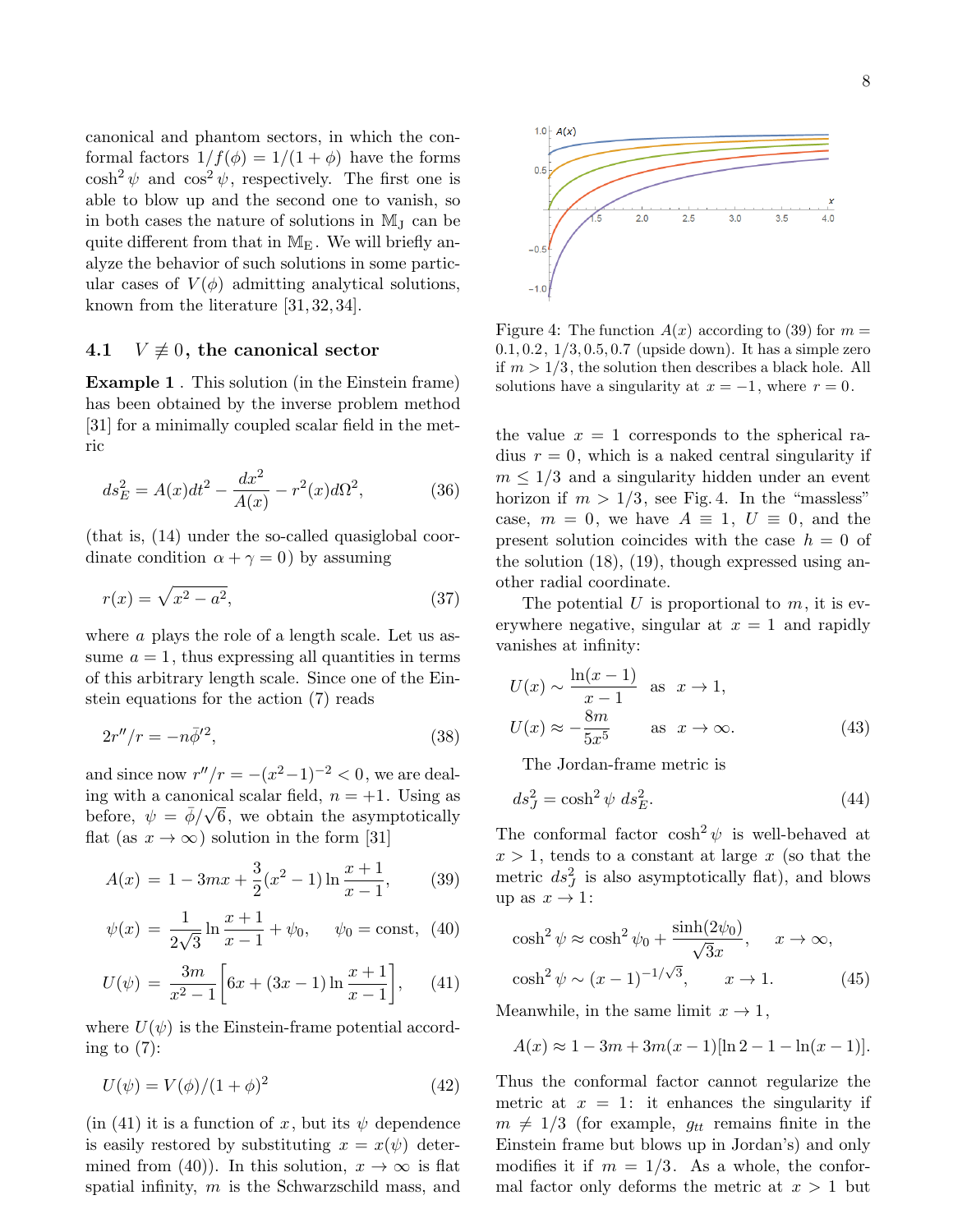does not change it qualitatively. We conclude that the HMPG solution with the potential according to  $(42)$ , that is,

$$
V(\phi) = U(\psi) f^2(\phi) = U(\psi) / \cosh^4 \psi \tag{46}
$$

describes a black hole with a simple horizon in the case  $m > 1/3$ . The black hole mass is equal to m in the Einstein frame, while in Jordan's we have

$$
m_J = m \cosh \psi_0 - \frac{1}{\sqrt{3}} \sinh \psi_0.
$$
 (47)

They coincide if  $\psi_0 = 0$ .

Example 2. Another Einstein-frame solution with the metric (36) has been obtained in [34] with the so-called separability approach but can also be found in full similarity with  $(37)–(41)$  by assuming

$$
r(x) = \sqrt{x(x+a)},\tag{48}
$$

where a again plays the role of a length scale and can be put equal to unity. The solution now reads

$$
A(x) = 1 - 6m(2x + 1) + 12mx(x + 1)\ln\frac{x+1}{x},
$$
 (49)

$$
\psi(x) = \frac{1}{2} \ln \frac{x+1}{x} + \psi_0,\tag{50}
$$

$$
U(\psi) = -\frac{12m}{x(x+1)} \Big[ -3(1+2x) + (1+6x+6x^2) \ln \frac{x+1}{x} \Big].
$$
 (51)

The properties of this solution are quite similar to those of  $(37)–(41)$ . The canonical nature of the scalar field is assured by the fact that  $r''/r =$  $-1/[4x^2(x+1)^2] < 0$ . The solution has a naked singularity at  $x = 0$  if  $m \leq 1/6$  and describes a black hole with a simple horizon if  $m > 1/6$ , and the plots of  $A(x)$  for different m look almost the same as in Fig. 4. The conformal factor  $\cosh^2 \psi$  deforms the metric but does not remove the singulatities.

#### 4.2  $V \neq 0$ , the phantom sector

Consider an analytic solution for a minimally coupled phantom scalar  $\psi$  [32], also obtained by the inverse problem method. Now we assume

$$
r(x) = \sqrt{x^2 + a^2},\tag{52}
$$

and, as before, put  $a = 1$  as an arbitrary length scale. The inequality  $r''/r = (x^2 + 1)^{-2} > 0$  confirms the phantom nature of  $\psi$  and hence the original scalar  $\phi$ . Then, with the Einstein-frame metric (36), we have the solution [32]

$$
A(x) = 1 + 3mx - 3m(x^{2} + 1) \arccot x, \qquad (53)
$$

$$
\psi(x) = \frac{1}{\sqrt{3}} \arctan x + \psi_0,\tag{54}
$$

$$
U(\psi) = \frac{6m}{(x^2+1)} \big[ -3x + (3x^2+1)\arccot x \big].(55)
$$

In this solution,  $x \in \mathbb{R}$ ,  $x \to \infty$  is flat infinity, and  $m$  has the meaning of the Schwarzschild mass. The behavior of the solution as  $x \to -\infty$  is different, depending on the sign of  $m$ :

- $m < 0$ :  $A \sim x^2$ ,  $U \to const < 0$  the solution describes a wormhole with an AdS limit at the "far end".
- $m = 0$ :  $A \rightarrow 1$ ,  $U \equiv 0$  it is the simplest (Ellis) twice asymptotically flat wormhole with zero mass [23, 39]  $(A \equiv 1, U \equiv 0)$ .
- $m > 0$ :  $A \sim -x^2$ ,  $U \to \text{const} > 0$  we obtain a regular black hole with a de Sitter expansion far beyond the horizon instead of a singularity (a "black universe" [32, 33]).
- The behavior of  $A(x)$  and  $U(x)$  is shown in Fig. 5. In Jordan's frame we have the metric

$$
ds_J^2 = \cos^2 \psi \Big[ A(x)dt^2 - \frac{dx^2}{A(x)} - r^2(x)d\Omega^2 \Big], (56)
$$

and the geometry crucially depends on the value of  $\psi_0$ . The range of  $\psi$  is

Range 
$$
(\psi) = \left(\psi_0 - \frac{\pi}{2\sqrt{3}}, \psi_0 + \frac{\pi}{2\sqrt{3}}\right),
$$
 (57)

its length is  $\pi/\sqrt{3} < \pi$ , smaller than  $\pi$ , length of the segment where  $\cos \psi > 0$ . The spatial asymptotic value  $x \to \infty$  corresponds to  $\psi = \psi_1$  = totic value  $x \to \infty$  corresponds to  $\psi = \psi_1 = \psi_0 + \pi/(2\sqrt{3})$ , and the Schwarzschild mass is there

$$
m_J = m\cos\psi_1 - \frac{1}{\sqrt{3}}\sin\psi_1.
$$
\n
$$
(58)
$$

If  $\cos \psi \neq 0$  in the whole range (57) (for examif  $\cos \varphi \neq 0$  in the whole range (37) (for exam-<br>ple, if  $|\psi_0| < \pi(\sqrt{3}-1)/(\sqrt{3}) \approx 0.663$ ), then the conformal factor  $\cos^2 \psi$  is everywhere positive and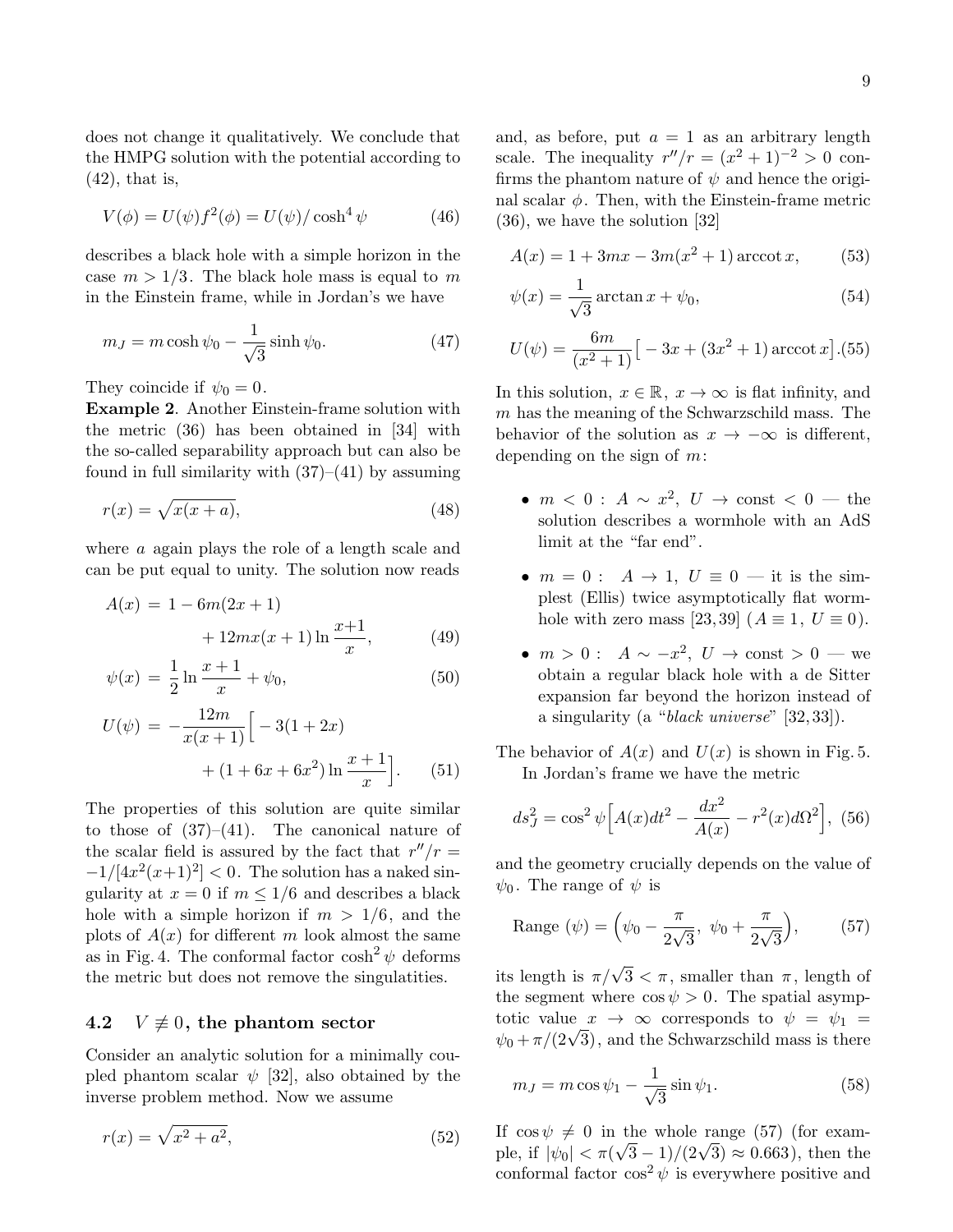

Figure 5: The metric function  $A(x)$  (left panel) and the potential  $U(\phi(x))$  (right panel) for the Einstein-frame solution (36), (53)–(55),  $m = -0.1, -0.05, 0.05, 0.1$  (bottom-up for  $A(x)$ , upside down for  $U(x)$ . As  $x \to -\infty$ , the metric is asymptotically de Sitter if  $m > 0$  and AdS if  $m < 0$ .

regular, it then only deforms the metric  $ds_E^2$  but does not change it qualitatively.

Otherwise, the conformal factor  $\cos^2 \psi$ , in general, creates a singularity at some finite  $x = x_s$ . It destroys wormhole solutions, producing a central attracting singularity instead of their regular far end; a similar singularity is created instead of a horizon in black universe solutions if  $x = x_s$  belongs to a static region or is precisely a horizon; it is like a big bang (or crunch) if it happens to be in a nonstatic region beyond the horizon. Lastly, if  $\psi_0 = \pi/2 - \pi(2\sqrt{3})$ , so that  $\psi_1 = \pi/2$ , then the conformal factor destroys the asymptotic flatness of the solution.

We conclude that in the phantom sector all three kinds of solutions are generic: black hole ones,wormhole ones and those with naked singularities. The black hole solutions can be regular (black-universe type) or singular beyond the horizon, depending on the value of  $\psi_0$ .

### 5 Stability

Since the transition (6) to the Einstein frame may be viewed as simply a change of variables in the differential equations, it can be applied to the perturbed field equations on equal grounds with those for static configurations. This enables us to use the existing results of the studies of small perturbations of scalar-vacuum space-times with minimally coupled scalar fields, see, e.g., [41, 49–56]. The Jordan frame perturbations obey the same equations as in the Einstein frame, but only expressed in other variables. However, the Jordan-frame stability inferences may be different since the boundary conditions should now be formulated according to the

physical requirements inherent to M<sup>J</sup> .

Let us discuss the stability properties of the solutions described above with respect to purely radial (monopole) perturbations. The experience indicates that these perturbations are, in a clear sense, the most dangerous for configurations with scalar fields: if a system is unstable, it is most probably a monopole mode that implements this instability. A physical reason for that is that the effective potentials for all other perturbations contain centrifugal barriers which are positive and therefore favorable for stability.

#### 5.1 Perturbation equations

It is well known that in static, spherically symmetric scalar-vacuum space-times, monopole perturbations of the whole system are governed by the scalar field perturbations  $\delta\phi(u, t)$ , or those of the Einstein-frame field,  $\delta \psi(u, t)$ , representing the only dynamic degree of freedom. These perturbations obey a single linear equation whose coefficients depend of the parameters of the background static system, while the metric perturbations  $\delta \alpha$ ,  $\delta \beta$ ,  $\delta \gamma$ (in terms of the metric (14)) can be found from the solutions of the "master equation" for  $\delta \psi$ . The master equation for a spectral component of the perturbation,  $\delta \psi = \Psi(u) e^{i\omega t}$ , in the Schrödingerlike canonical form,

$$
\frac{d^2Y}{dz^2} + (\omega^2 - W_{\text{eff}}(z))Y = 0.
$$
 (59)

In this equation,  $z$  is the so-called tortoise radial coordinate such that  $du/dz = e^{\gamma - \alpha}$ , where u is an arbitrary radial coordinate in the metric (14). The unknown function in (59) is  $Y(z) = \Psi(u)e^{\beta}$ , while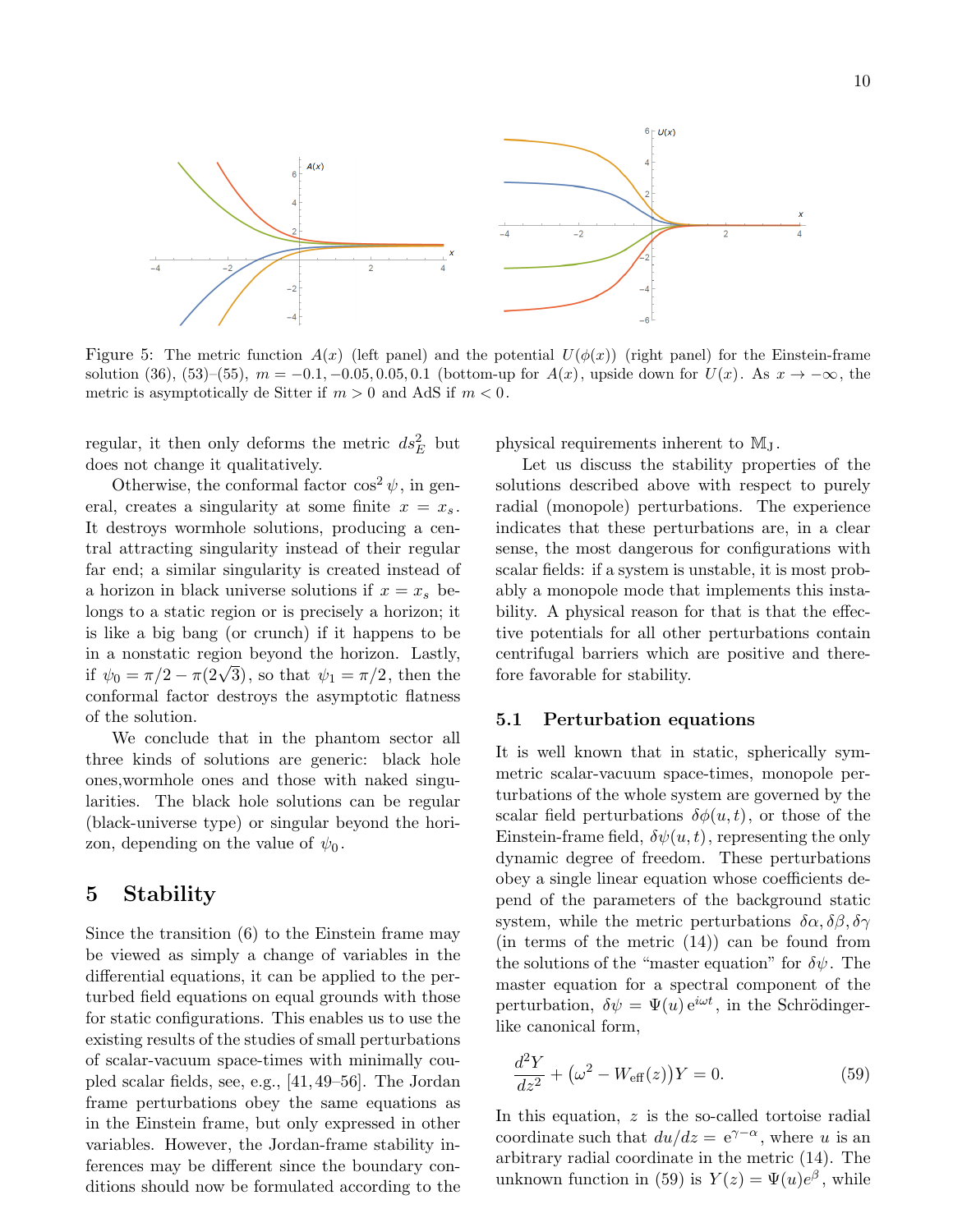the effective potential  $W(z)$  has the form [41,54,55]

$$
W_{\text{eff}}(z) = e^{2\gamma} \left[ \frac{3n\psi'^2}{\beta'^2} (U - 2 e^{-2\beta}) + \frac{\psi'}{\beta'} U_{\psi} + \frac{n}{12} U_{\psi\psi} \right] + e^{2\gamma - 2\alpha} [\beta'' + \beta'(\beta' + \gamma' - \alpha')], \tag{60}
$$

where the index  $\psi$  denotes  $d/d\psi$ , the prime denotes  $d/du$  (*u* is again an arbitrary coordinate in (14)), and  $U = U(\psi) = V(\phi)/(1 + \phi)^2$ , see (42). It should be stressed here that the notations  $\alpha, \beta, \gamma$ refer to the metric (14) written in the Einstein frame.

Solving this equation with appropriate boundary conditions, we find a spectrum of eigenvalues  $\omega^2$  of this boundary-value problem, and, as usual, if there are  $\omega^2$  < 0, we can conclude that the background configuration is unstable under linear monopole perturbations since there is a timedependent perturbation growing as  $e^{|\omega|t}$ . To assert that the instability is inherent to the configuration itself rather than caused by energy pumping from outside, it is also necessary to verify that there is no energy flow into the system through the boundaries. However, this requirement does not lead to any new restrictions for our system: indeed, quite similarly to the reasoning in [49], at flat infinity the energy flux is zero for any admissible solution to (59), while at the other end the flow direction is controlled by the arbitrary sign in a solution to (59) and can always be chosen so that the energy leaks outward.

We will discuss the stability properties of the configurations enumerated above, using as much as possible the previous results available in the literature.

At flat spatial infinity, where both fields  $\phi$  and  $\psi$  are regular, we naturally require both  $\delta\phi \to 0$ and  $\delta \psi \to 0$ . In what follows we assume that this requirement is always applied, and focus on boundary conditions on the other end of the range of the radial coordinate.

#### 5.2 Stability: the canonical sector

1.  $V(\phi) \equiv 0$ , solution (18), (19), the conformally mapped Fisher solution in the general case ( $C \neq$ h). At the singularity  $u \to \infty$  we have  $\phi \to -1$ , and due to its fixed value it is natural to require  $\delta\phi \rightarrow 0$  for meaningful perturbations. Since  $\phi =$  $-\tanh^2 \psi$ , for  $\psi$  this requirement transforms to



Figure 6: The potential  $W_{\text{eff}}(x)$  for the solution (39)– (41) with naked singularities,  $m = 0.1, 0.25, 1/3$ . The inset shows a more detailed behavior of  $W_{\text{eff}}(x)$  for  $m =$  $1/3$  near  $x = 1$ .

 $\delta\psi = o(e^{2\psi})$ , where  $\psi \to \infty$ , whereas the instability of Fisher's solution was established under the much weaker boundary condition  $|\delta\psi/\psi| < \infty$  [49]. The present condition  $\delta \psi = o(e^{2\psi})$  is much weaker, therefore, the perturbations which grow with time in Fisher's solution, thus implementing its instability, manifestly satisfy the new, weaker boundary conditions, and we conclude that the solution (18)– (20) is unstable.

**2.**  $V(\phi) \equiv 0$ , solution (23),  $y_0 > 0$  (a wormhole). This solution is unstable as proved in [57, 58]. The instability is related to the existence of a negative pole  $W_{\text{eff}}(z) \approx -1/(4z^2)$  at the transition sphere  $z = 0$   $(u = 1)$  of the conformal continuation. This leads to the existence of negative eigenvalues  $\omega^2$  of the corresponding boundary-value problem.

**3.**  $V(\phi) \equiv 0$ , solution (23),  $y_0 < 0$  (a naked singularity beyond the transition surface of conformal continuation).The instability conclusion follows from the same reasoning as in the previous case.

4.  $V(\phi) \equiv 0$ , solution (24) (black hole). This solution is stable as proved in [60], although previously [59] the opposite result was announced.

5.  $V(\phi) \neq 0$ , solution (36), (39)–(41),  $m \leq 1/3$ (a naked singularity). For this case, the shape of the effective potential (60) is shown in Fig. 6, and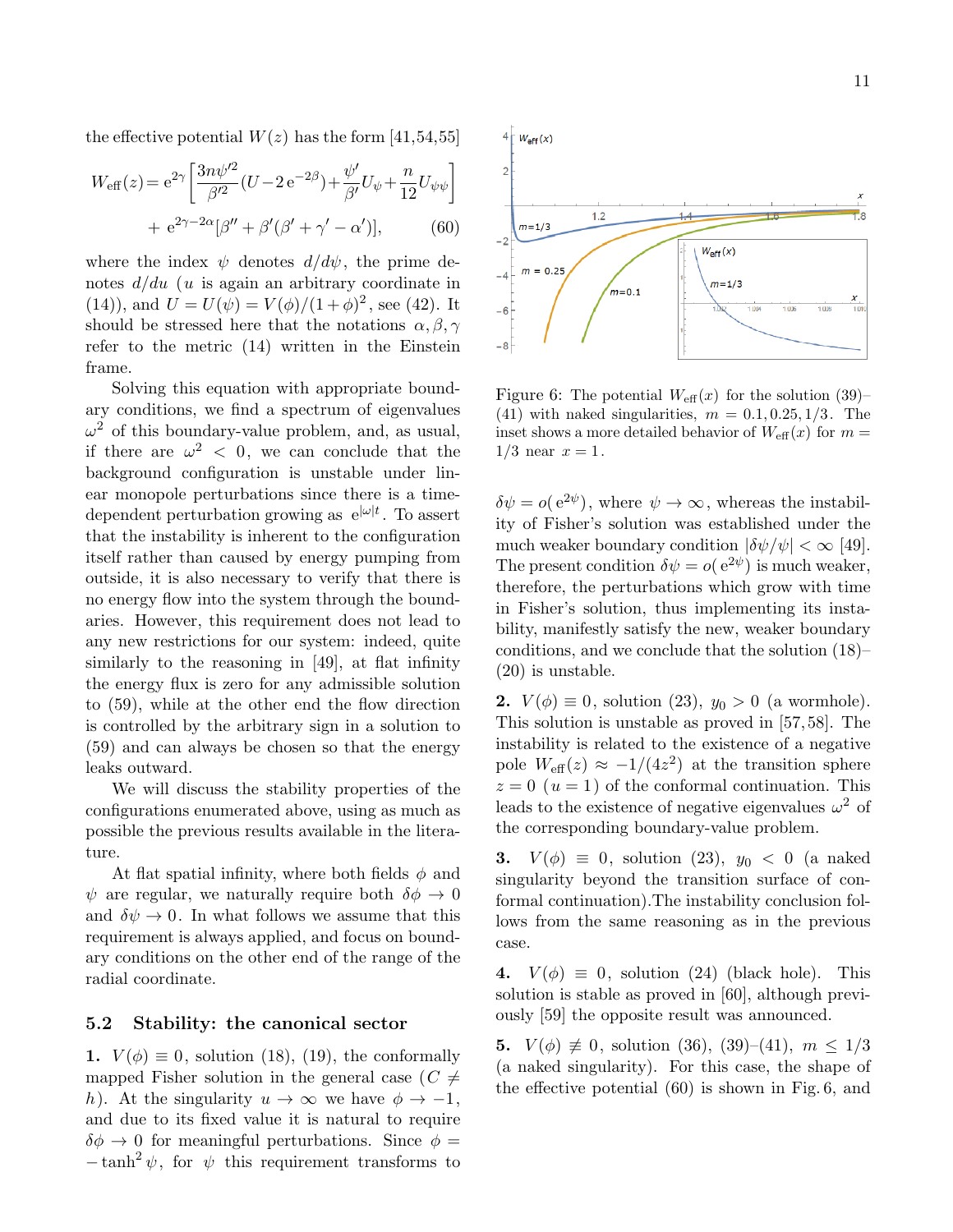

Figure 7: Generic behavior of  $W_{\text{eff}}(x)$  for the black hole solution (39)–(41)  $m > 1/3$  (left panel), and comparison of  $W_{\text{eff}}(x)$  with  $A(x)$  (middle and right panels).

it asymptotically behaves as follows:

$$
W_{\text{eff}} = -\frac{2m}{x^3} + \frac{-3 + 4m^2}{x^4} + O(x^{-5}),
$$
  

$$
x \to \infty,
$$
 (61)

$$
W_{\text{eff}} = -\frac{(3m-1)^3}{4(x-1)^2} + \frac{27m^2 - 3}{4(x-1)} + O\left(\ln^2(x-1)\right),
$$
  

$$
x \to 1.
$$
 (62)

Thus for  $m < 1/3$  the potential  $W_{\text{eff}} \rightarrow -\infty$ , but  $W_{\text{eff}} \sim \ln(x-1)^2$  for  $m = 1/3$ . On the other hand, the "tortoise" coordinate  $z = \int dx/A(x)$  is found as follows for  $x \to 1$ :

$$
z \approx \frac{x-1}{1-3m}, \qquad m < 1/3,
$$
  
\n
$$
z \approx -\ln|\ln(x-1)| \to -\infty, \qquad m = 1/3. \tag{63}
$$

For  $m < 1/3$  we obtain that  $W_{\text{eff}} \approx -1/(4z^2)$  as  $z \rightarrow 0$ ; it is precisely the same behavior as for Fisher's solution discussed above in item 1. Since the appropriate boundary condition as  $z \to 0$  is here also the same, we can conclude that this solution with a naked singularity in HMPG is unstable.

The case  $m = 1/3$  is the most complicated. In this solution, again,  $\phi \rightarrow -1$  as  $x \rightarrow 1$ , hence the boundary condition for perturbations is

$$
\delta\phi = o(1) \Rightarrow \delta\psi = o\left((x-1)^{-1/\sqrt{3}}\right)
$$

$$
Y = o\left((x-1)^{1-1/\sqrt{3}}\right) \to 0.
$$
(64)

On the other hand, in the limit  $x \to 1$  we obtain  $z \rightarrow -\infty$ , more precisely,

$$
z \approx -\ln|\ln(x-1)| \Rightarrow x - 1 \approx \exp(-e^{|z|}),
$$
  
\n
$$
W_{\text{eff}} \approx \frac{1}{4}\ln^2(x-1) \approx \frac{1}{4}e^{2|z|}.
$$
 (65)

Solving Eq.  $(59)$  with this asymptotic form of  $W_{\text{eff}}$ under the assumption  $\omega^2 = -S^2 < 0$ , we obtain a linear combination of modified Bessel functions:

$$
Y(z) \approx C_1 I_S(e^{|z|}/2) + C_2 I_{-S}(e^{|z|}/2). \tag{66}
$$

where both terms grow at large negative  $z$  as  $\exp(-|z|/2 + e^{|z|/2}) \rightarrow \infty$ . It follows that perturbations with imaginary frequencies  $(\omega^2 < 0)$ cannot satisfy the boundary condition (64), and consequently this solution is stable.

6.  $V(\phi) \neq 0$ , solution (36), (39)–(41),  $m > 1/3$ (a black hole). As follows from (39) and (60), at  $m > 1/3$  there is a simple horizon at some  $x =$  $x_h > 1$ , where  $A = 0, A' > 0$ , and  $W_{\text{eff}} = 0$ , see Fig. 7. Moreover, it turns out that  $W_{\text{eff}} < 0$ at  $x > x_h$ . Meanwhile,  $z(x_h) = -\infty$  since the integral  $\int dx/A(x)$  logarithmically diverges there. It follows that  $W_{\text{eff}} < 0$  in the whole range of z, which inevitably leads to the existence of eigenvalues  $E < 0$  of the quantum-mechanical eigenvalue problem with Eq. (59), where it is required that  $Y(x)$  should be quadratically integrable.

Let us determine the boundary condition for the function Y in Eq. (59) at  $x = x_h$  in our HMPG model. The horizon  $x = x_h$  is some intermediate point, where  $-1 < \phi < 0$ , so we have no reason to require there anything more than finiteness of  $\delta\phi$ , and since  $\phi = -\tanh^2 \psi$ , finiteness of  $\delta \psi$ . Furthermore, since  $Y = e^{\beta} \delta \psi$  where  $e^{\beta} = r(x_h)$  is finite, the boundary condition at  $x = x_h$  ( $z \to -\infty$ ) is simply  $|Y| < \infty$ , much weaker than would follow from quadratic integrability of  $Y$ . It is therefore clear that the "wave function" corresponding to  $\omega^2$  < 0 as a quantum-mechanical "energy level," satisfies our boundary conditions and can implement instability of the black hole models under study.

#### 5.3 Stability: the phantom sector

1.  $V(\phi) \equiv 0$ , solution (25)–(27) (the conformally mapped "anti-Fisher" solution). All branches A-C of the solution in M<sub>E</sub> contain throats  $z = z_0$ (where  $\beta' = 0$ ) even though not all of them corre-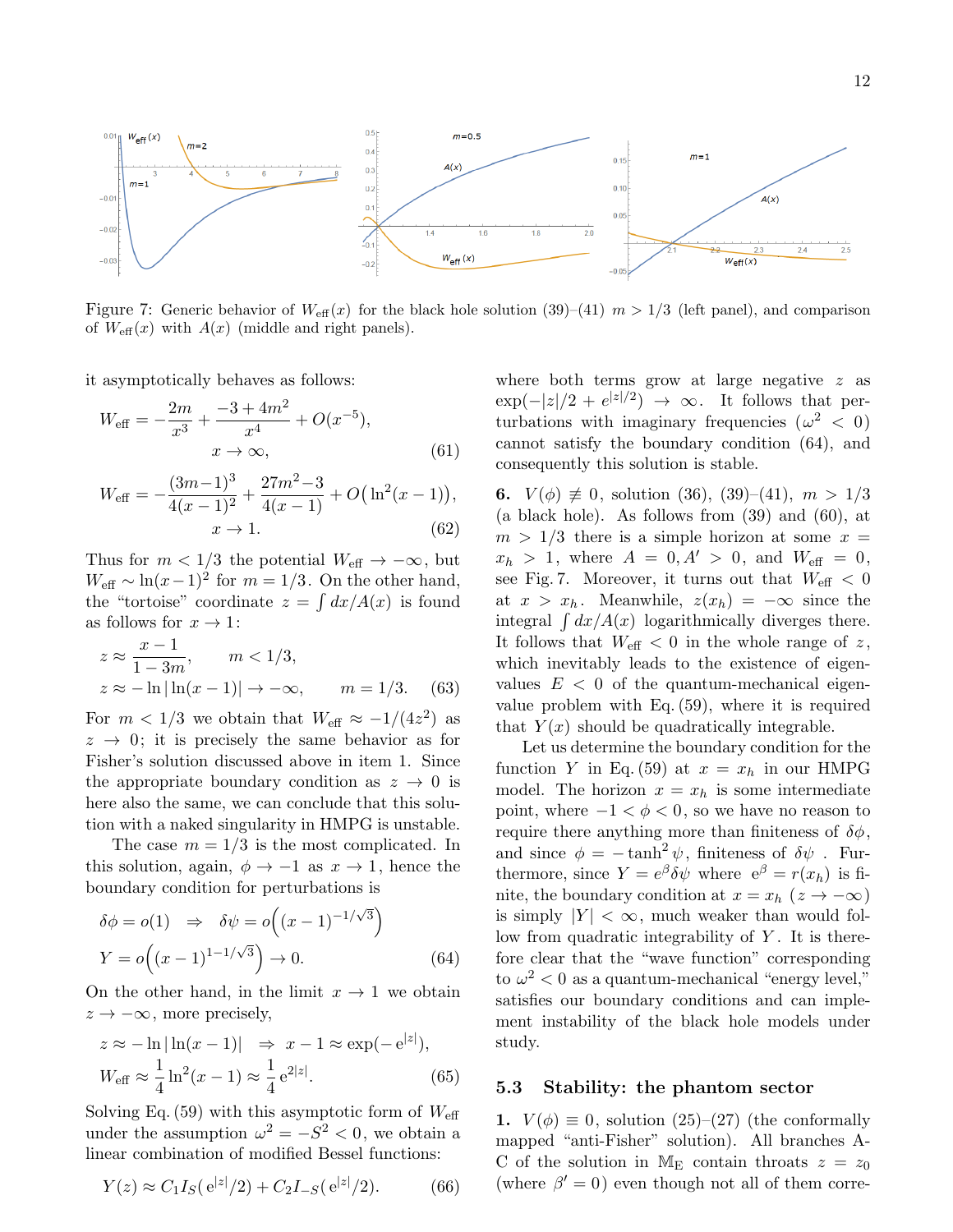spond to wormholes, and, due to  $\beta'$  in the denominator, the potential  $W_{\text{eff}}(z)$  for all of them contains a pole, where  $W_{\text{eff}}(z) \approx 2/(z-z_0)^2$ . This singularity admits regularization by a suitable Darboux transformation, after which  $W_{\text{eff}}(z)$  is replaced by a new potential  $W_{\text{reg}}(z)$  that is finite and regular in the whole range of  $u$  (or  $z$ ) and is thus suitable for studying boundary-value problems for Eq. (59), as described in detail in  $[41, 51, 53, 56]$ .

The potential  $W_{\text{reg}}(z)$  has different forms for different branches of the solution  $(25)-(27)$ . We will not present them here, referring to [41] for details. It has turned out that all branches of the anti-Fisher solution are unstable [41, 51], as a result of the existence of a potential well in  $W_{reg}(z)$ . To make clear whether or not this conclusion can be extended to the Jordan frame (hence to HMPG), for which  $W_{reg}(z)$  is the same, we must determine the corresponding boundary conditions and compare them with those applicable in the Einstein frame.

In branches A and B  $(k \geq 0)$ , the solution in  $M<sub>E</sub>$  exists in the range  $u > 0$  that corresponds to  $z \in \mathbb{R}$ , and an unstable mode is found [41] under the boundary conditions  $\delta \psi \to 0$  as  $z \to \pm \infty$ . However, in  $\mathbb{M}_I$ , owing to the factor  $\cos^2 \psi$  in the metric, the range of  $u$  only extends from zero to a singular point  $u_s$  such that  $\psi = Cu_s + \psi_0 = \pi/2$ , and the range of z is truncated at  $z_s = z(u_s)$  and reduces to  $z \in (z_s, \infty)$ . Therefore, the instability conclusion cannot be directly extended to M<sup>J</sup> , and a separate new study is necessary, which is beyond the scope of this paper. We can forecast that the results will depend on the solution parameters, including  $\psi_0$ . Let us only try to formulate the appropriate boundary condition at the singularity. We have there  $\cos \psi = 0$ , and, since it is a regular point in  $M_E$ , we have in its neighborhood

$$
\cos \psi \sim |u - u_s| \sim |z - z_s|, \quad \phi = \tan^2 \psi \sim (z - z_s)^{-2}.
$$

Next, since  $\phi \to \infty$  at the boundary, a reasonable condition seems to be  $|\delta\phi/\phi| < \infty$ , so  $\delta\phi$  is allowed to behave as  $(z - z_s)^{-2}$ . But since  $d\phi/d\psi =$  $2\sin\psi/\cos^3\psi$ , we have  $\delta\phi \sim \delta\psi/\cos^3\psi$ , and our boundary condition further translates to

$$
|\delta\psi| \sim \cos\psi \sim z - z_s \quad \Rightarrow \quad \frac{|Y|}{z - z_s} < \infty. \tag{67}
$$

In obtaining that, we took into account that  $u_s$ is a regular point in the solution in  $M_E$ , where,

in particular,  $e^{\beta}$  is finite, hence  $Y \sim e^{\beta} \delta \psi \sim \delta \psi$ . Thus it is the condition (67) that should be applied in the boundary-value problem for Eq. (59).

The same situation is found for branch C1, in the cases where a singularity also occurs due to  $\cos \psi = 0.$ 

In the wormhole case C2, the Jordan-frame solution is simply a finite deformation of its counterpart in  $M_E$ , therefore, all boundary conditions for perturbations are the same, and the instability conclusion from [41, 51] extends to our HMPG model.

In the black hole case C3, we must formulate the condition on the horizon, which now corresponds to  $e^{\beta} \sim |z| \to \infty$  in M<sub>E</sub>, and simultaneously  $\cos \psi \sim$  $1/|z| \rightarrow 0, \phi \rightarrow \infty$ . Therefore, if we again require  $|\delta\phi/\phi| < \infty$ , we obtain then, as in (67),  $|\delta\psi/\cos\psi| \sim |z\delta\psi| < \infty$ . In its turn, it follows  $|Y| \sim e^{\beta} \delta \psi \sim |z \delta \psi| < \infty$ . Thus, again, the boundary conditions in  $M_J$  turn out to be less restrictive than they were in  $M<sub>E</sub>$  where the instability was established, and we conclude that this result is extended to our HMPG black hole model.

Lastly, in the solution  $(34)$ ,  $(35)$  with infinitely many horizons, any region between adjacent horizons is bounded by the same kind of surfaces as just discussed, with the corresponding "weakened" boundary conditions, and it is straightforward to conclude that it is also unstable.

**2.**  $V(\phi) \neq 0$ , solution (53)–(56) (the conformally mapped solution from [32] describing wormholes and black universes). The following situations are possible.

(i) Solutions in which the conformal factor  $\cos^2 \psi$ only deforms the Einstein-frame solution in a regular manner. In these cases, all the stability results obtained for  $M_E$  remain valid in  $M_J$ . More specifically: all wormhole solutions are unstable, while among the black-universe solutions there is a stable subset, in which the horizon coincides with the sphere of minimum radius (that is,  $x_h = 0$ , where  $x = x_h$  is the horizon), in all other cases the external static region  $x > x_h$  of a black universe is unstable [53]. These instabilities exist due to potential wells of finite depth in  $W_{reg}(z)$ , see the beginning of Subsection 5.3.

(ii) Solutions describing black universes in  $M_E$ , "spoiled" by a singularity  $x = x_s < x_h$  due to  $\cos \psi = 0$ , i.e., there is a big-bang-like singularity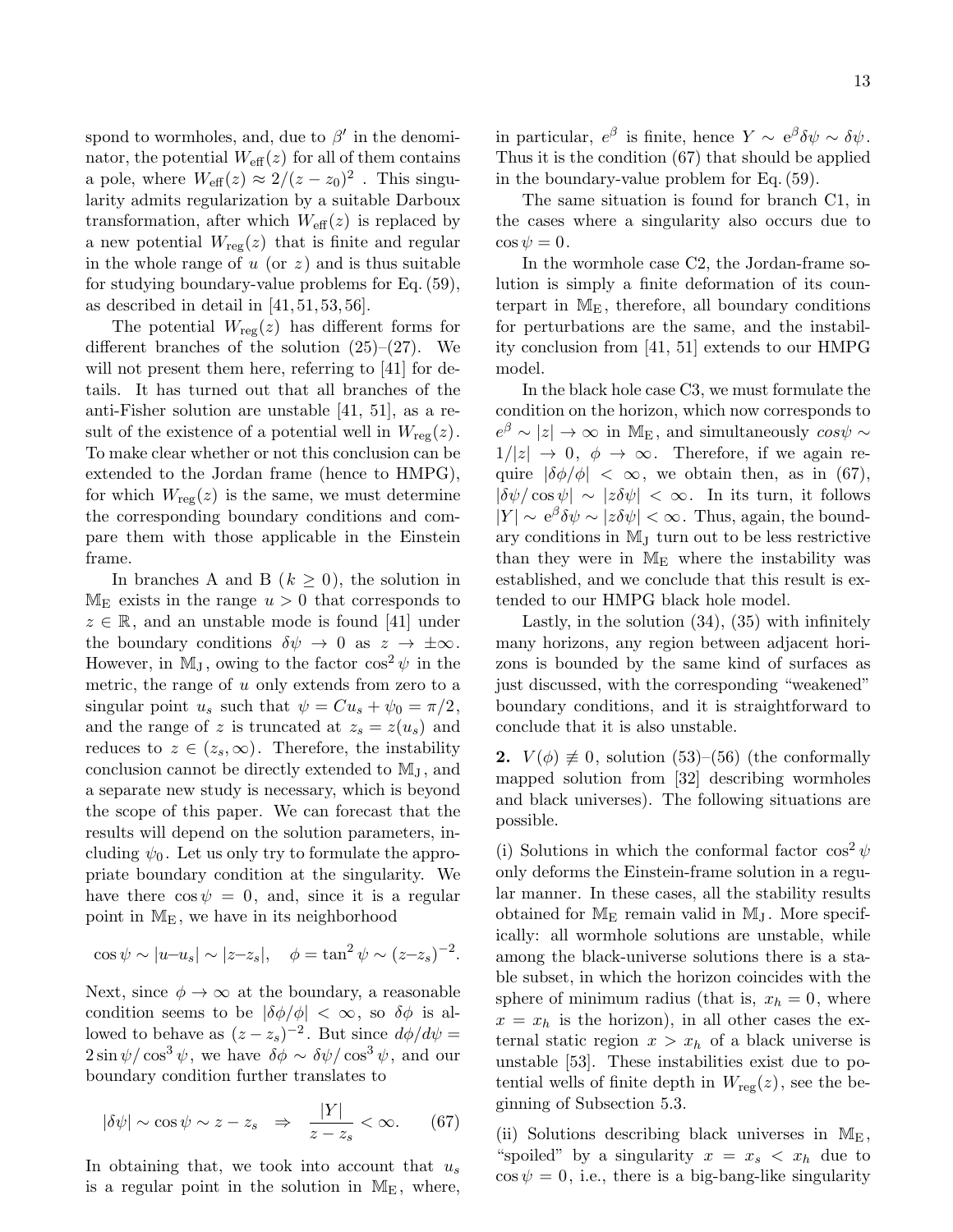| Solution                                           | Description                                           | Results                |
|----------------------------------------------------|-------------------------------------------------------|------------------------|
| Canonical, $V \equiv 0, (18), (19)$                | Mapped Fisher's solution, naked singularity           | unstable               |
| Canonical, $V \equiv 0$ , (23), $y_0 > 0$          | Wormhole with a conformal scalar field                | unstable               |
| Canonical, $V \equiv 0$ , (23), $y_0 < 0$          | Naked singularity after a conformal continuation      | unstable               |
| Canonical, $V \equiv 0$ , (24)                     | Black hole with a conformal scalar field              | stable                 |
| Canonical, $V \neq 0$ , (36)–(41), $m < 1/3$       | Naked singularity, similar to Fisher's                | unstable               |
| Canonical, $V \not\equiv 0$ , (36)–(41), $m = 1/3$ | Naked singularity of special kind                     | stable                 |
| Canonical, $V \not\equiv 0$ , (36)–(41), $m > 1/3$ | Black hole with a simple horizon                      | unstable               |
| Phantom, $V \equiv 0$ , (25)–(27), A, B, C1        | Naked singularity due to $\cos \psi = 0$              | uncertain <sup>*</sup> |
| Phantom, $V \equiv 0$ , (25)–(27), C2              | Wormhole with a phantom conformal scalar field        | unstable               |
| Phantom, $V \equiv 0$ , (25)–(27), C3              | Black hole with a phantom conformal scalar field      | unstable               |
| Phantom, $V \equiv 0, (34), (35)$                  | A single static region among infinitely many horizons | unstable               |
| Phantom, $V \not\equiv 0$ , (53–(56)               | Naked singularity due to $\cos \psi = 0$              | uncertain*             |
| Phantom, $V \not\equiv 0$ , (53–(56)               | Wormhole with an AdS or Minkowski far end             | unstable               |
| Phantom, $V \not\equiv 0$ , (53–(56)               | Black universe, generic configuration                 | unstable               |
| Phantom, $V \not\equiv 0$ , (53–(56)               | Black universe, horizon at minimum of $r(x)$          | stable                 |

Table 1: HMPG solutions: Stability under monopole perturbations

<sup>∗</sup> See comments around Eq. (67).

located in the T-region beyond the horizon. The stability results for the external region  $x > x_h$ remain the same as in item (i).

(iii) Solutions with naked singularities  $x = x_s$  in a static region due to  $\cos \psi = 0$ , which are possible at any value of  $x$  in wormhole solution or with any  $x_s > x_h$  in black-universe solutions in M<sub>E</sub>. In all such cases, the situation looks the same as previously discussed for  $V \equiv 0$ : we have a truncated range  $x_s < x < \infty$ , with the boundary condition (67) at  $x = x_s$ , and a separate study is necessary to find out the exact (in)stability conditions.

The stability results are summarized in Table 1.

### 6 Concluding remarks

We have considered exact analytical vacuum static, spherically symmetric asymptotically flat solutions of HMPG, using its scalar-tensor representation, with both zero and nonzero potentials  $V(\phi)$ , on the basis of known solutions of GR with minimally and conformally coupled scalar fields. All configurations split into two large classes, one corresponding to a canonical scalar field  $(-1 < \phi < 0)$ , the other to a phantom one ( $\phi > 0$ ).

It has been stated that in the case  $V \equiv 0$  most of the HMPG space-times contain naked singularities, and a generic family of solutions in the phantom sector, as could be expected, describes traversable wormholes. As to possible black holes, it turns out that that there are only two special families (one in the canonical sector and another in the phantom one) that describe extremal black holes (hence having zero Hawking temperature), and the one with a phantom scalar is globally regular. Such results substantially disagree with those of [14], where the same problem was studied numerically with equations written in the in Jordan frame, and black hole solutions with simple (finitetemperature) horizons were found. The reason for this disagreement is yet to be understood.

To obtain examples of exact solutions with  $V \neq 0$ , we have used the previously obtained solutions of GR in which black hole subsets (this time with simple horizons) are generic. Naturally, in the canonical sector this can only happen with at least partly negative potential  $V(\phi)$  since the well-known no-hair theorem from GR [47] (on nonexistence of black holes with variable minimally coupled scalar fields with nonnegative potentials) directly extends to the Jordan frame as long as the corresponding conformal factor is well-behaved. Here we again disagree with [14] where a number of HMPG black hole solutions were obtained numerically, and some of them with  $V > 0$ . Further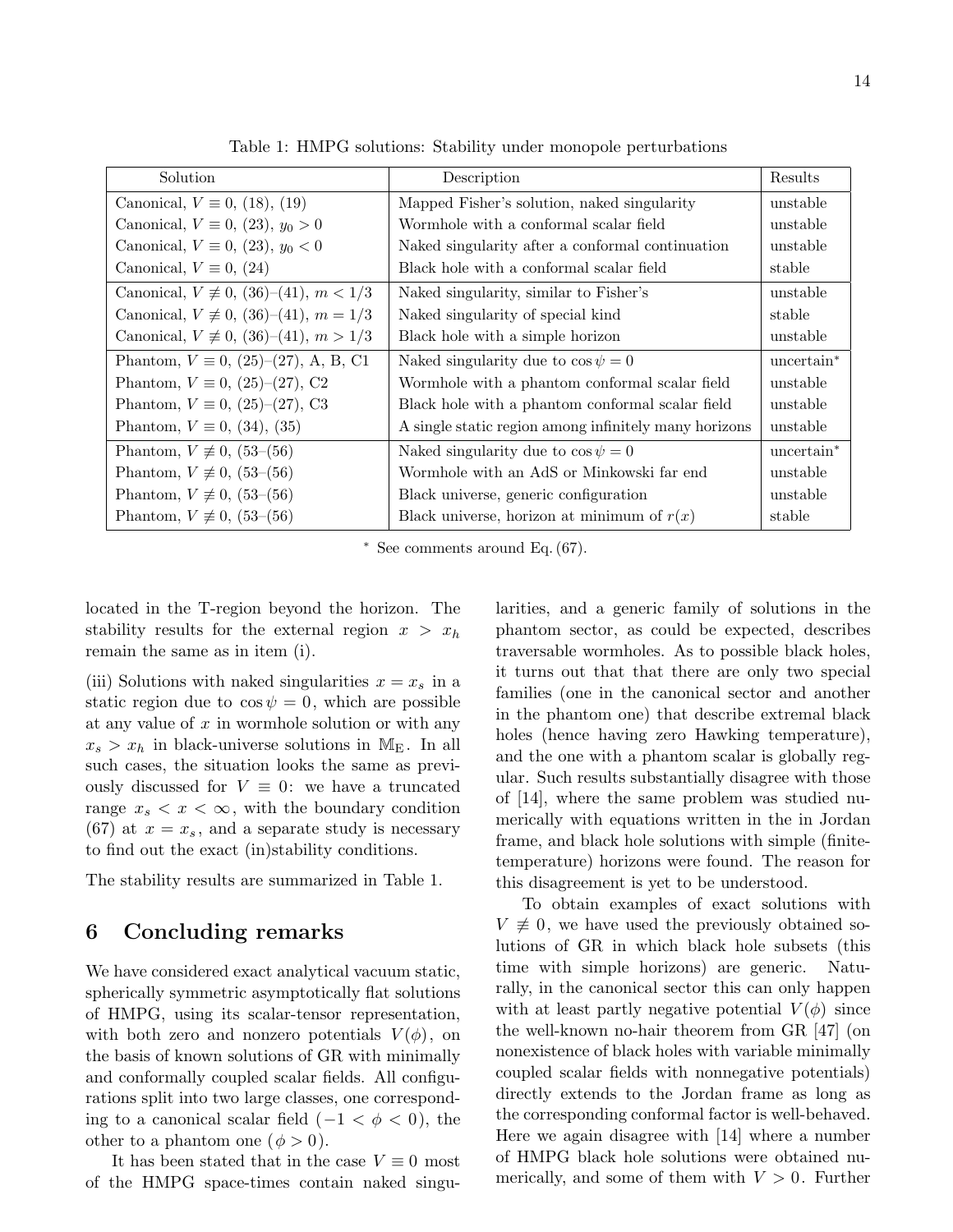studies are probably necessary in order to explain this contradiction.

In the phantom sector, generic black hole solutions are of black-universe type [32, 33], there are also wormholes with flat or AdS asymptotics at the far end. And, with both zero and nonzero potentials, there emerge a new kind of singularities due to vanishing of the conformal factor  $\cos^2 \psi$ ; depending on the solution parameters, such singularities may be located in a static region (it is then a singular attracting center) or beyond a black hole horizon (it is then like a big bang or big crunch).

It has turned out that most of the solutions under study are unstable under spherically symmetric monopole perturbations. Some of these instability results have been extended from their counterparts known in GR (but certainly taking into account the boundary conditions formulated in the Jordan frame), some others have been obtained anew, see their summary in Table 1. Only some special solutions prove to be stable, including the well-known black hole with a massless conformal scalar field [24, 25, 60] and a conformally mapped black universe with a horizon at the minimum radius [32, 53].

In conclusion, let us mention some possible directions of continuation or extensions of the present study. First of all, in the case of zero potential  $(V = 0)$  it is straightforward to obtain similar solutions with electromagnetic fields  $F_{\mu\nu}$ , by analogy with previous studies in scalar-tensor theories [23, 29]. With nonzero potentials, similar configurations with electromagnetic fields can also be treated both analytically and numerically, e.g., on the basis of known GR solutions [44, 54]. Another trend of interest is a consideration of similar problems in the so-called extended HMPG containing functions  $f(R, \mathcal{R})$  of two curvatures [9, 10, 61], whose scalar-tensor representation contains two interacting scalar fields.

#### Acknowledgments

The work was funded by the RUDN University Program 5-100 and the Russian Basic Research Foundation grant 19-02-0346. The work of K.B. was also partly performed within the framework of the Center FRPP supported by MEPhI Academic Excellence Project (contract No. 02.a03.21.0005, 27.08.2013).

## References

- [1] E.J. Copeland, M. Sami and S. Tsujikawa, Dynamics of dark energy, Int. J. Mod. Phys. D 15, 1753 (2006); hep-th/0603057.
- [2] S. Capozziello and M. De Laurentis, Extended Theories of Gravity, Phys. Rep. 509, 167 (2011); arXiv: 1108.6266.
- [3] S.-i. Nojiri and S.D. Odintsov, Introduction to modified gravity and gravitational alternative for dark energy, Int. J. Geom. Meth. Mod. Phys. 4, 115 (2007).
- [4] T. Harko, T.S. Koivisto, F.S.N. Lobo and G.J. Olmo, Metric-Palatini gravity unifying local constraints and late-time cosmic acceleration Phys. Rev. D 85, 084016 (2012); arXiv: 1110.1049.
- [5] Salvatore Capozziello, Tiberiu Harko, Francisco S.N. Lobo, and Gonzalo J. Olmo, Hybrid modified gravity unifying local tests, galactic dynamics and late-time cosmic acceleration. Int. J. Mod. Phys. D 22, 1342006 (2013); arXiv: 1305.3756.
- [6] S. Capozziello, T. Harko, T.S. Koivisto, F.S.N. Lobo, and G.J. Olmo, The virial theorem and the dark matter problem in hybrid metric-Palatini gravity, JCAP 07, 024 (2013). arXiv: 1212.5817.
- [7] S. Capozziello, T. Harko, T.S. Koivisto, F.S.N. Lobo, and G.J. Olmo, Hybrid metric-Palatini gravity. Universe 1, 199 (2015); arXiv: 1508.04641.
- [8] T. Harko and F.S.N. Lobo, *Extensions of*  $f(R)$ Gravity: Curvature-Matter Couplings and Hybrid Metric-Palatini Theory (Cambridge University Press, Cambridge, UK, 2018).
- [9] C.G. Böhmer and N. Tamanini, Generalized hybrid metric-Palatini gravity, Phys. Rev. D 87, 084031 (2013); arXiv:1302.2355.
- [10] Flavio Bombacigno, Fabio Moretti, and Giovanni Montani, Scalar modes in extended hybrid metric-Palatini gravity: weak field phenomenology, arXiv: 1907.11949.
- [11] João L. Rosa, Sante Carloni, and José P.S. Lemos, The cosmological phase space of generalized hybrid metric-Palatini theories of gravity, arXiv: 1908.07778.
- [12] João L. Rosa, José P. S. Lemos, and Francisco S. N. Lobo, Stability of Kerr black holes in generalized hybrid metric-Palatini gravity, Phys. Rev. D 101, 044055 (2020); arXiv: 2003.00090.
- [13] K.A. Bronnikov, Spherically symmetric black holes and wormholes in hybrid metric-Palatini gravity. Grav. Cosmol. 25, 331 (2019); arXiv: 1908.02012.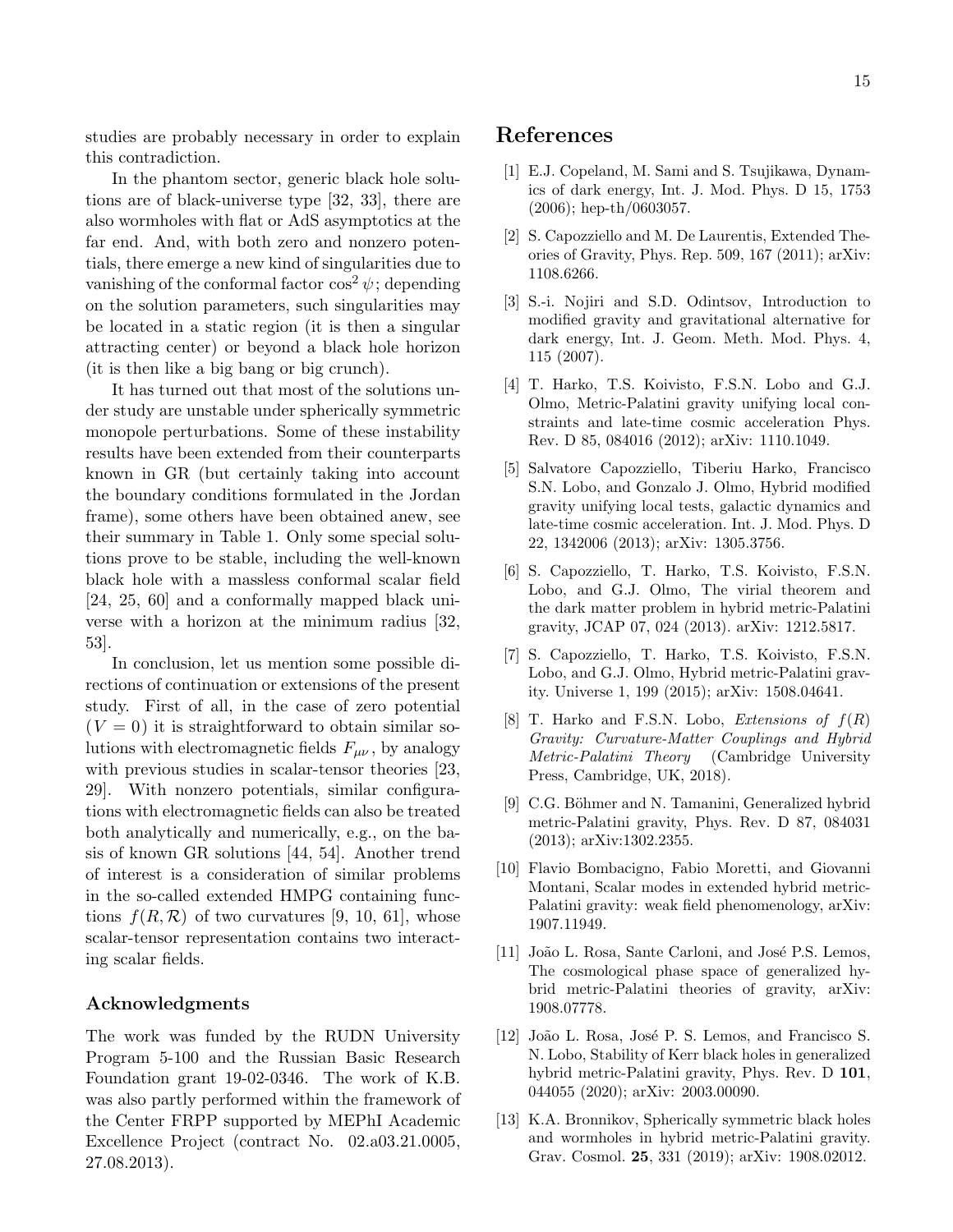- [14] Bogdan Dǎnilǎ, Tiberiu Harko, Francisco S. N. Lobo, and Man Kwong Mak, Spherically symmetric static vacuum solutions in hybrid metric-Palatini gravity. Phys. Rev. D 99, 064028 (2019); arXiv: 1811.02742.
- [15] P.G. Bergmann, Comments on the scalar-tensor theory, Int. J. Theor. Phys. 1, 25 (1968).
- [16] R. Wagoner, Scalar-tensor theory and gravitational waves. Phys. Rev. D 1, 3209 (1970).
- [17] K. Nordtvedt, Jr., Post-Newtonian metric for a general class of scalar-tensor gravitational theories and observational consequences. Astrophys. J. 161, 1059 (1970).
- [18] R. Penrose, Conformal treatment of the infinity. In: Relativity, Groups and Topology, ed. by C. DeWitt and B. DeWitt, Gordon and Breach, London, 1964, p. 565.
- [19] N.A. Chernikov and E.A. Tagirov, Quantum theory of scalar field in de Sitter space-time. Ann. Inst. H. Poincare Phys. Theor. A 9, 109 (1968).
- [20] N. A. Zaitsev and S. M. Kolesnikov, "Self-consistent interaction of scalar and tensor gravitational fileds," in: Problems of Gravitation Theory and Particle Theory, Ed. by K. P. Staniukovich and G. A. Sokolik (issue 4, Atomizdat, Moscow, 1970, in Russian), p. 24–50.
- [21] K.A. Bronnikov, Scalar vacuum structure in general relativity and alternative theories. Conformal continuations, Acta Phys. Polon. B 32, 3571 (2001); gr-qc/0110125.
- [22] K.A. Bronnikov, Scalar-tensor gravity and conformal continuations, J. Math. Phys. 43, 6096 (2002); gr-qc/0204001.
- [23] K.A. Bronnikov. Scalar-tensor theory and scalar charge. Acta Phys. Pol. B 4, 251 (1973).
- [24] N.M. Bocharova, K.A. Bronnikov, and V.N. Melnikov. On an exact solution of the Einstein-scalar field equations. Vestnik Mosk Univ., Fiz., Astron. No. 6, 706 (1970).
- [25] J.D. Bekenstein, Black holes with scalar charge. Ann. Phys. (NY) 82, 535 (1974).
- [26] K.A. Bronnikov, M.V. Skvortsova, and A.A. Starobinsky, Notes on wormhole existence in scalartensor and  $F(R)$  gravity. Grav. Cosmol. 16, 216 (2010).
- [27] K.A. Bronnikov, G. Clement, C.P. Constantinidis, and J.C. Fabris. Structure and stability of cold scalar-tensor black holes. Phys. Lett. A 243, 121 (1998).
- [28] K.A. Bronnikov, M.S. Chernakova, J.C. Fabris, N. Pinto-Neto, and M.E. Rodrigues, Cold black holes and conformal continuations. Int. J. Mod. Phys. D 17, 25 (2008); gr-qc/0609084.
- [29] K.A. Bronnikov, C.P. Constantinidis, R.L. Evangelista, and J.C. Fabris. Electrically charged cold black holes in scalar-tensor theories. Int. J. Mod. Phys. D 8, 481 (1999); gr-qc/9902050
- [30] C. Barceló and M. Visser, Scalar fields, energy conditions, and traversable wormholes, Class. Quantum Grav. 17, 3843 (2000); gr-qc/0003025.
- [31] K.A. Bronnikov and G.N. Shikin, Spherically symmetric scalar vacuum: no-go theorems, black holes and solitons, Grav. Cosmol. 8, 107 (2002); grqc/0104092.
- [32] K.A. Bronnikov and J.C. Fabris, Regular phantom black holes, Phys. Rev. Lett. 96, 251101 (2006);  $gr-qc/0511109.$
- [33] K.A. Bronnikov, V.N. Melnikov and H. Dehnen, Regular black holes and black universes, Gen. Rel. Grav. 39, 973–987 (2007); gr-qc/0611022.
- [34] Konstantin G. Zloshchastiev, Coexistence of black holes and a long-range scalar field in cosmology, Phys. Rev. Lett. 94, 121101 (2005); hepth/0408163.
- [35] Andrés Anabalón and Julio Oliva, Exact hairy black holes and their modification to the universal law of gravitation, Phys. Rev. D 86, 107501 (2012); arXiv: 1205.6012.
- [36] E. Kamke, *Differentialgleichungen: Lösungsmetho*den und Lösungen. I. Gewönliche Differentialgleichungen (6. verbesserte Auflage, Leipzig, 1959).
- [37] I.Z. Fisher, Scalar mesostatic field with regard for gravitational effects. Zh. Eksp. Teor. Fiz. 18, 636 (1948); gr-qc/9911008.
- [38] O. Bergmann and R. Leipnik, Space-time structure of a static spherically symmetric scalar field. Phys. Rev. 107, 1157 (1957).
- [39] H. Ellis, Ether flow through a drainhole a particle model in general relativity. J. Math. Phys. 14, 104 (1973).
- [40] K.A. Bronnikov and S.G. Rubin, Black Holes, Cosmology, and Extra Dimensions (World Scientific: Singapore, 2013).
- [41] K.A. Bronnikov, J.C. Fabris, and A. Zhidenko, On the stability of scalar-vacuum space-times. Eur. Phys. J. C 71, 1791 (2011).
- [42] P. Jordan, Schwerkraft und Weltall (Vieweg, Braunschweig, 1955).